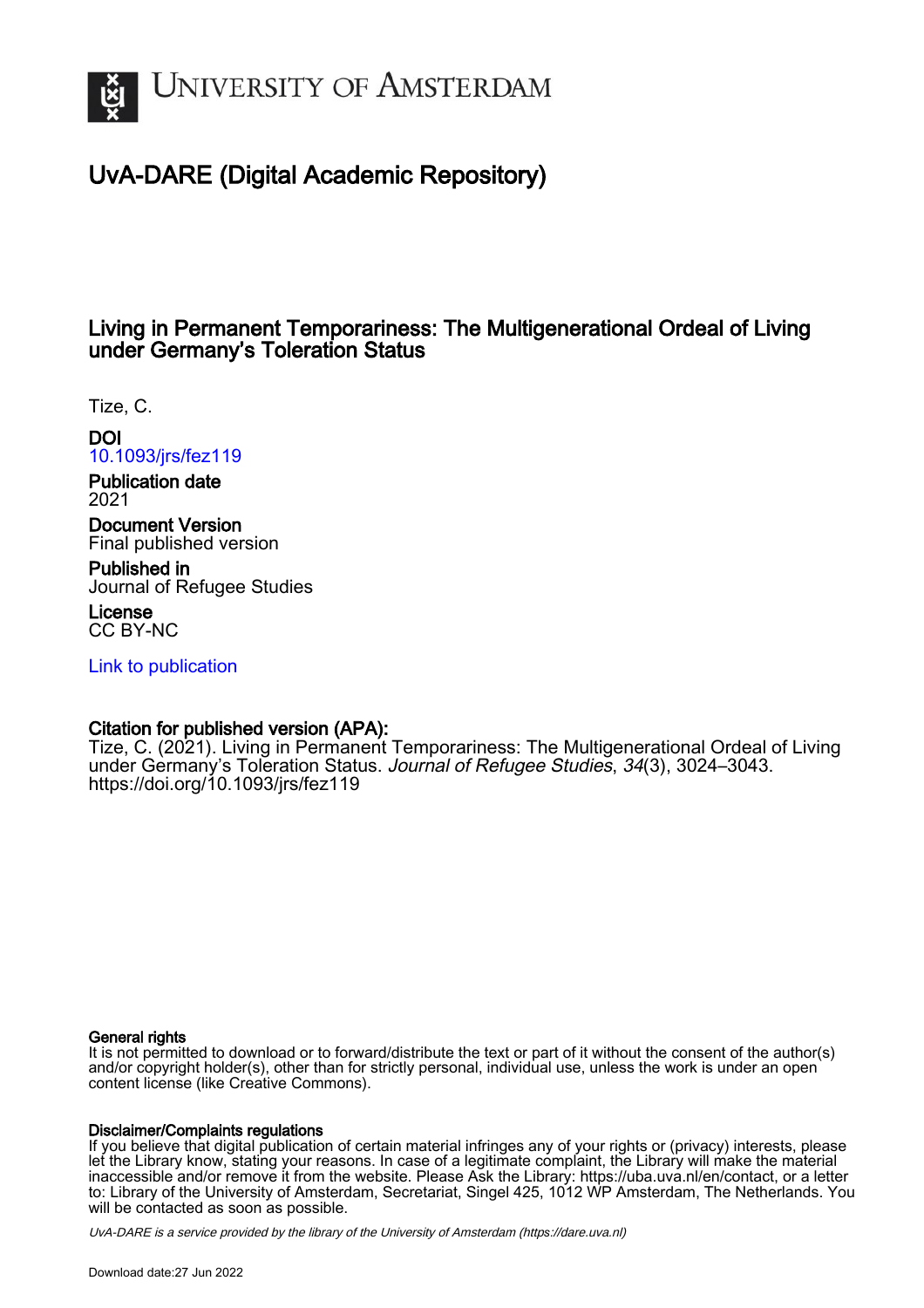Journal of Refugee Studies Vol. 34, No. 3 © The Author(s) 2020. Published by Oxford University Press. This is an Open Access article distributed under the terms of the Creative Commons Attribution-NonCommercial License (https://creativecommons.org/licenses/by-nc/4.0/), which permits non-commercial re-use, distribution, and reproduction in any medium, provided the original work is properly cited. For commercial re-use, please contact journals.permissions@oup.com doi:10.1093/jrs/fez119 Advance Access Publication 10 February 2020

# Living in Permanent Temporariness: The Multigenerational Ordeal of Living under Germany's Toleration Status

### CAROLA TIZE

Department of Anthropology, Amsterdam Institute for Social Science Research (AISSR), University of Amsterdam, Postbus 15718, Amsterdam 1001 NE, The **Netherlands** Carola.tize@gmail.com

MS received August 2019; revised MS received November 2019

Toleration status (temporary suspension of deportation) has beenGermany's hesitant answer to providing humanitarian relief for Palestinians escaping the dismal conditions of refugeecamps and the civilwarinLebanonin thelate 1980s and early 1990s.At the same time, the status has subjected families to years, even decades, ofinsecurity and uncertainty through constant threats of deportation and restrictions on work, travel and higher education. Based on 19 months of ethnographic research, the article shows the story of one family during their 16 years on toleration status and their experiences after gaining permanent residency. The family's experiences illuminate the insecurity and uncertainty large communities on toleration status in Berlin-Neukölln experienced, all sharing the fate of constantly wavering between hope, fear and disillusionment. Their struggles also show how the permanent temporariness of long-term toleration status affects both the parents who fled the conflict and their children, most of whom were born and raised in Germany. I argue that toleration status limits the capabilities of children stuck in the stagnant realities of their family's insecure status, along the lines of gender and birth order. Moreover, toleration status as a multigenerational ordeal persists long after the legal insecurity has ended.

Keywords: Duldung, toleration status, Palestinians, Berlin, Germany, permanent temporariness, refugees

#### Introduction

'You live on the edge of your nerves. They treat you like animals! No rights– no nothing!' Fatima<sup>1</sup> grimaced, recalling her family's 16 years on toleration status (Duldung), Germany's answer to rejected asylum seekers who face impediments to deportation. For 16 years, Fatima and her family—the Al Tahans—had to renew their permission to stay in Germany every three to six months in order to again be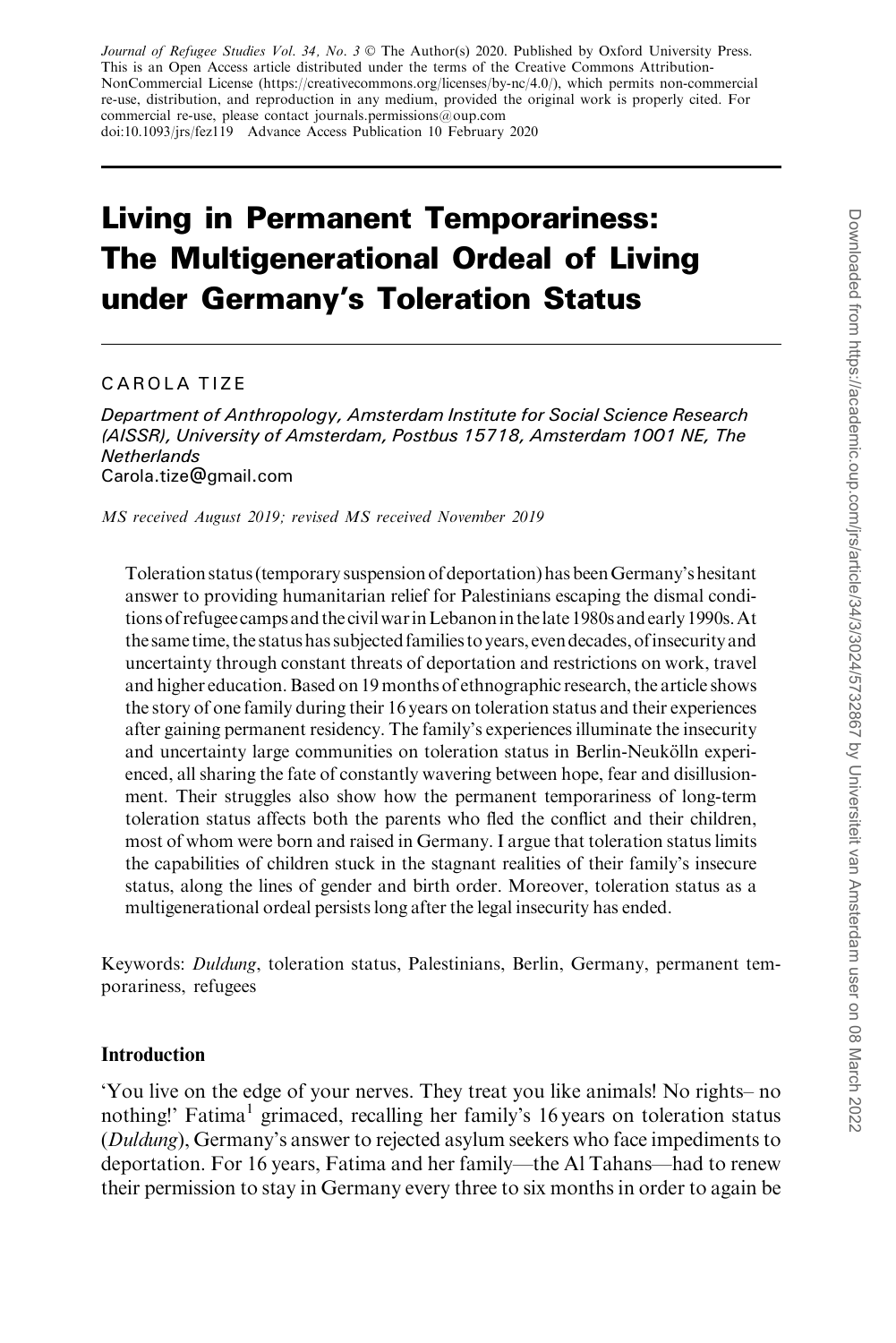granted a temporary deferral from deportation [\(Castenada 2010](#page-18-0): 246). And they were not alone. They came to settle in the low-income multicultural *Ausländer* Bezirk (foreigner district) of Berlin-Neukölln, in an area nicknamed the Gaza Strip or Little Beirut due to the large number of Palestinian and Kurdish asylum seekers from Lebanon who came to shop on the street and lived on or around it most facing the same insecurity of toleration status. This area, in the 1990s and early 2000s, also became renowned as a no-go zone, ruled by gangs, family clans and violence.

Refugees and asylum seekers who flee war, violence and poverty often continue to endure great psycho-social challenges after resettlement (Fazel *et al.* 2012). In fact, post-migration stressors such as experiences of discrimination, poverty, loneliness and unemployment have been shown to worsen the mental health of refugees ([Shakya](#page-20-0) et al. 2014). Rather than creating refuge, insecure legal statuses, such as toleration status, can cause constant living in fear and experiences of retraumatization [\(Dimova 2006](#page-18-0); [Heyken 2014](#page-19-0)). While there has been a substantial amount of focus on how individuals cope, struggle and resist the ambiguity and uncertainty of displacement (e.g. ibid.; Griffiths 2014; [Abrego and Lakhani 2015](#page-18-0); [Ramsay 2017](#page-20-0)), there has been little attention on the family, and how both parents and children are affected by the parents' war experiences and flight, and how children then (re)interpret and (re)shape experiences of resettlement [\(Denov](#page-18-0) et al[. 2019;](#page-18-0) [Berckmoes in press](#page-18-0)).

This article explores how a family struggled to work towards prospering futures, embedded in a diaspora of permanent temporariness. The concept of permanent temporariness refers to how the 'legal status both animates and, simultaneously immobilizes daily life, yet itself becomes a force for action, reaction, and movement' (Bailey et al[. 2002:](#page-18-0) 141). In other words, I use the concept to highlight both the temporal stagnation (e.g. legal insecurity, lack of mobility and work restrictions), as well as how those on toleration status act and react to their environment and create everyday tactics of active resistance. By highlighting how permanent temporariness is lived and acted upon by various family members, I explore the multigenerational effects of long-standing insecurity. The focus is on how long-term toleration status affects both the parents who fled the conflict and also their children who were mostly born and raised in Germany. Furthermore, I show how the effects of permanent temporariness have the ability to persist long after the legal insecurity has ended.

Based on 19 months of ethnographic research<sup>2</sup> between 2013 and 2015 and two return visits, this article takes an in-depth look at how the Al Tahan family has coped with their experiences of war and flight from Lebanon, and how they have navigated the legal insecurities and everyday stressors of toleration after arriving in Germany. By engaging with the story of one family, and particularly the oldest three children, this piece falls in the range of anthropological work that uses a single life story—or, in this case, one family's life history—to extrapolate greater sociopolitical processes affecting power inequalities and the social worlds of groups or communities (e.g. [Biehl 2005;](#page-18-0) [Fassin](#page-19-0) et al. 2008; [Reimers 2018](#page-20-0)). The focus on one family may not reach the entire breadth of experiences I collected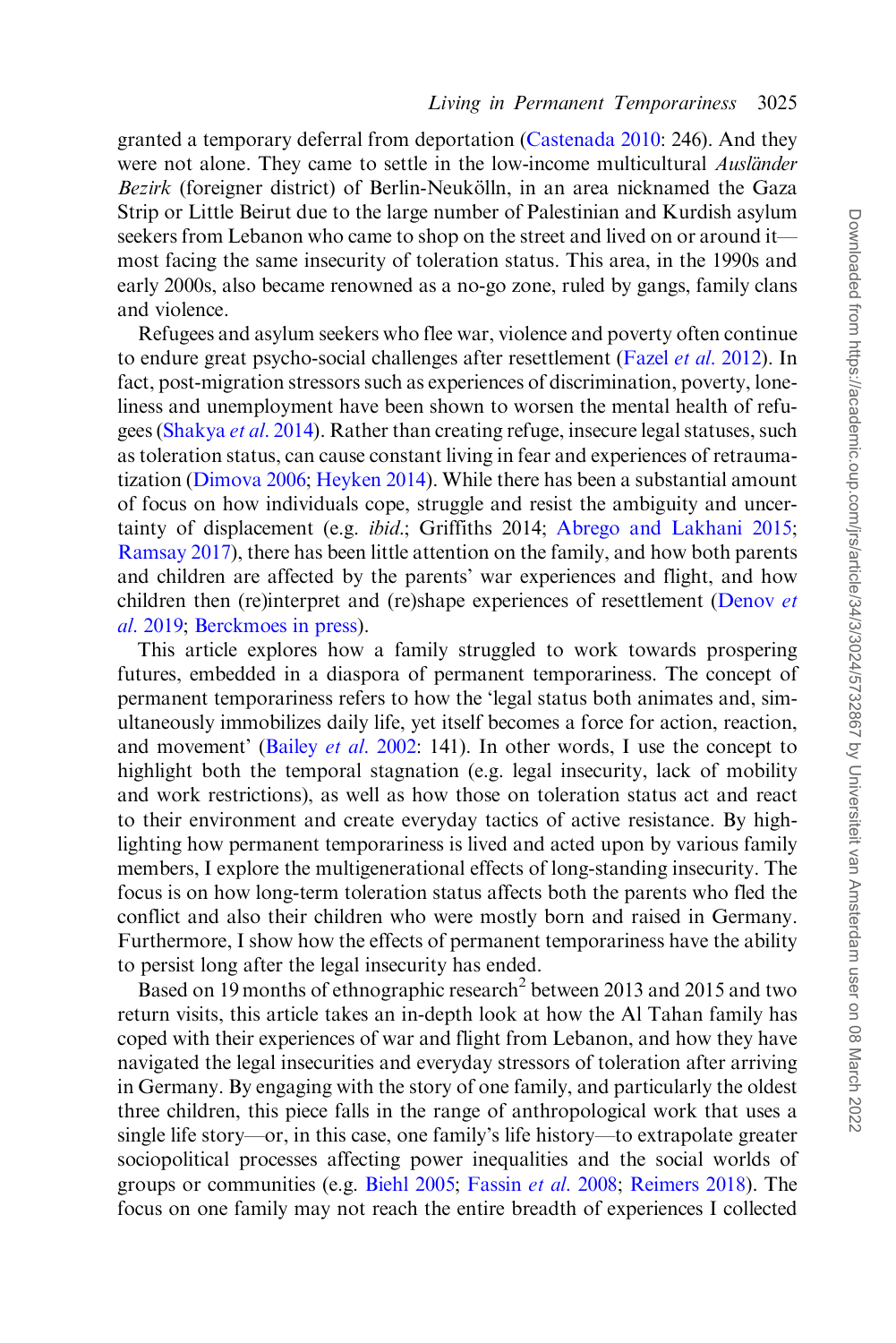during the 19 months of ethnographic research, yet the various Al Tahan family members open up a plurality of insights and provide the ability to explore the longterm processes, experiences and dispositions for those Palestinian-Lebanese asylum seekers on long-term toleration. Collective histories are:

embodied in individual biographies as an objective condition resulting from the inscription of the social structures in the material existence of the person and as a subjective experience through which the course of events is reinterpreted from the perspective of the vanquished ([Fassin](#page-19-0) et al. 2008: 227).

This method situates their predicament in relation to social forces and shifting environments—shared by many on toleration status in Berlin-Neukölln. The interaction between different forces provides different avenues, opportunities and challenges for family members based on their gender and age. Thereby, I will explore the ways in which the personal and collective experiences of asylum seekers who raise children or grow up in insecure legal positions shape their history, present and imagined futures [\(Ramsay 2017](#page-20-0)).

#### Germany's Hesitant Legal and Social Reception of 'Foreigners'

During the decades following World War II, Germany had a long-standing negligent, as well as tense, attitude towards its growing migrant population. In fact, Germany did not see itself as a country of immigration until the late 1970s, when public fears of *Uberfremdung*, which literally translates into 'over-foreignization' or 'over-alienization', started to feature prominently in the media and public discourse. Suddenly, immigration was on the political agenda. Most of the initial fears of over-foreignization draw back to West Germany's recruitment of guest workers between 1955 and 1973. These workers were recruited from countries such as Italy, Greece, Spain and Turkey. As guest workers, they were seen as temporary and transient non-citizens, limited to temporary contracts, and they were denied similar rights to those of the native population ([Bock and Macdonald 2019](#page-18-0): 14). These workers were housed in dismal living conditions and were denied dignified lives through social and political exclusion. At the time, it was not fathomable that they could become German. East Germany also recruited workers from communist countries such as Cuba, Vietnam, Mozambique, Algeria, Poland and the Union of Soviet Socialist Republics—they were treated with further segregation through selfcontained accommodations and a disallowance of relationships with native Germans ([Wolle 2015:](#page-20-0) 2).

In 1973, Germany stopped recruiting guest workers and asylum became the primary means of entering the country. In response, misuse of the asylum system became a political-agenda point and a matter of migration control [\(Ellerman](#page-18-0) [2009:](#page-18-0) 20). The Asyl Debatte (the Asylum debate) that followed polarized Germany just after the reunification of East and West in 1989 and attacks on asylum centres and individuals singled out as 'non-German' occurred across East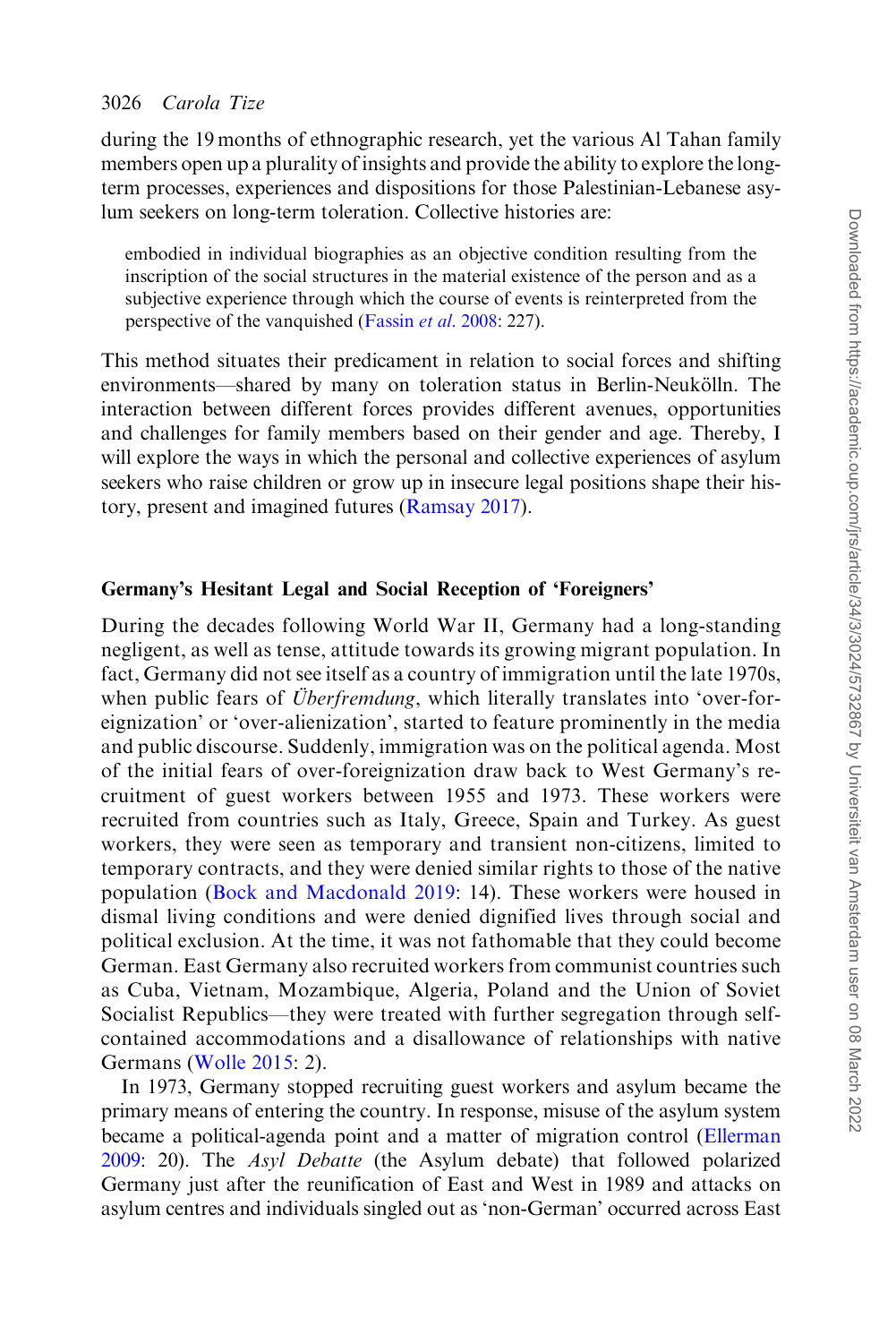and West Germany ([Bock and Macdonald 2019:](#page-18-0) 18). Simultaneously, protests against xenophobia and neo-Nazi movements displayed Germany's full spectrum of reactions to the influx of migrants into post war Germany (ibid.).

Already in 1977, the political discourse became dominated by fears of the Asylantenflut (flood of asylum seekers) and fears of Scheinasylanten (bogus asylum seekers) [\(Bosswick 2000](#page-18-0): 45). These fears mounted as a result of a new influx of refugees fleeing conflict in the Balkans and the Middle East, namely Lebanese and Palestinians. Palestinians were already seen as especially 'threatening' as a result of the 1972 Olympic Massacre in Munich, where 11 Israeli Olympic team members were first held hostage and later killed alongside a German police officer by the Palestinian terrorist group 'Black September' ([Prantl 1993](#page-19-0): 301).

As a result of the fall of the Iron Curtain and continuing conflicts in the Balkans between 1988 and 1992, asylum applications quadrupled, with a peak of 438,000 in 1992 [\(BAMF 2019:](#page-18-0) 5). This seemingly large influx of *Auslander* (foreigners) began to be considered threatening to social unity and the German identity [\(Mandel 2008:](#page-19-0) 7) and, in the early 1990s, it became a political focus to control the influx of asylum seekers. The result was a massive grassroots backlash, demanding a more restrictive asylum policy and control of asylum abuse, 'bogus asylum seekers' and 'economic migrants' ([Ellerman 2009:](#page-18-0) 54). Deportations soared as a means of migration control and the restrictive toleration status was distributed in mass as an emergency measure. In other words, toleration became a means to regulate the large influx of 'threatening' asylum seekers.

While the establishment of toleration status resulted from EU pressure, Germany presents itself as a particularly unique case because of the high numbers of refugees provisionally accepted and the duration for which people remained under toleration status. The term *Ketten-Duldung* is often used to refer to those whose toleration status is particularly insecure, long-lasting or has no end in sight. Ketten means 'chain', referencing the repeated approvals of short-term permission to stay, each adding another 'link' to the toleration chain. For some of my interlocutors, beyond the Al Tahan family, this status lasted for up to 25 years, while others were still counting as I departed from fieldwork.

By distributing toleration status, the government was able to grant humanitarian relief to refugees without allowing them to apply for asylum or other legal status. Toleration was provisional and, once their home country was deemed safe, the government intended such refugees to return at the earliest opportunity. Toleration status required renewal every few months and provided neither legal rights nor permission to work, travel, attend higher education or integration courses, or obtain a driver's licence. Movement was restricted within the registered Bundesland (state) and Berlin, being a city state, forbade movement outside its boundaries. Although it was only meant to be used for short-term stays, the lack of a definition of what 'temporary' status entailed resulted in years, and in some cases decades, of legal insecurity through constant threats of deportation.

Despite Germany's initial attempt to prevent 'unwanted' foreigners entering Germany on a permanent basis through restrictive guest-worker permits and toleration status, regulations started to shift in the 1980s, permitting guest workers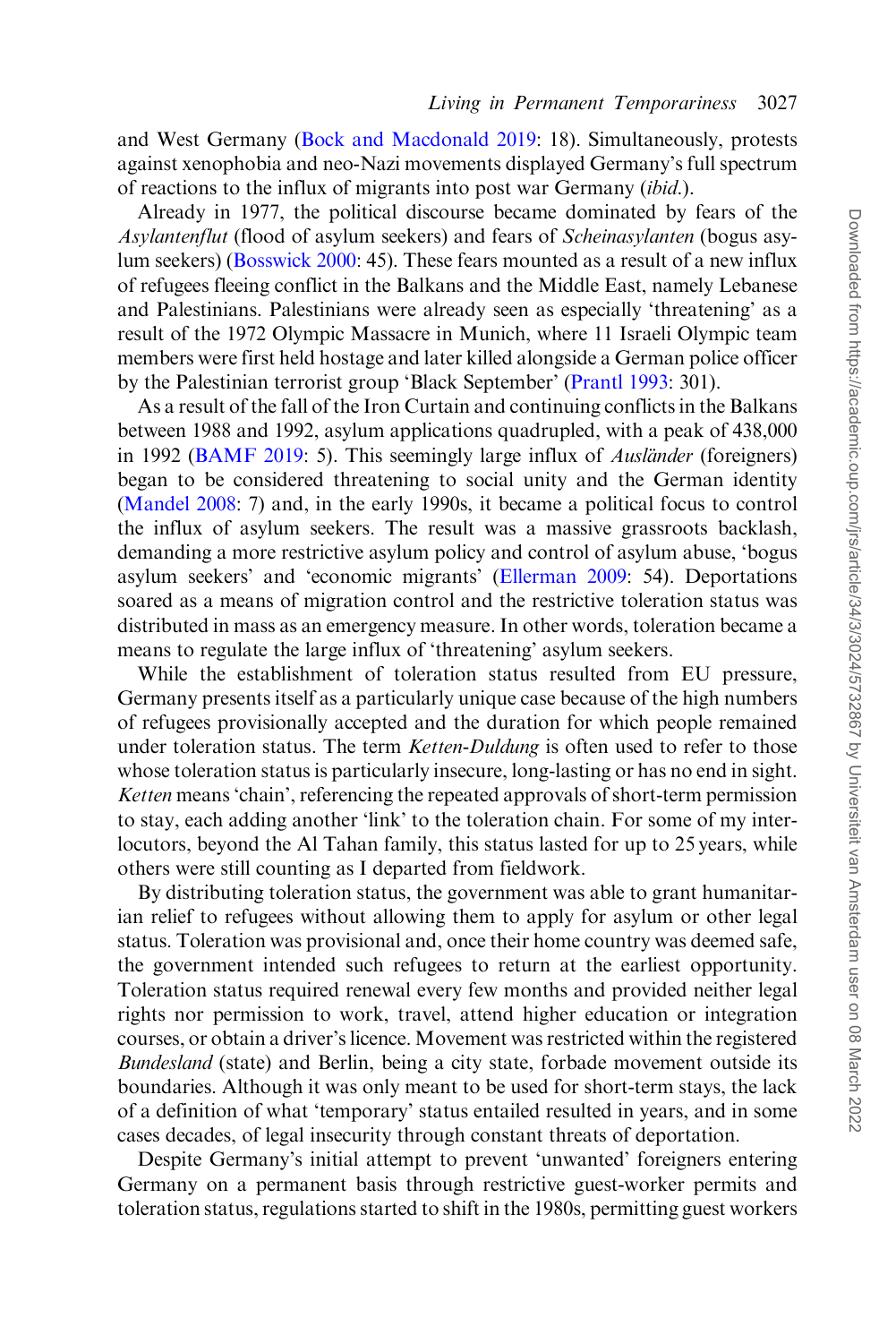to have permanent residency and family reunification. Despite the difficulty of toleration status, those on the status were often able to stay long term and conditional residency started to be granted to 'well integrated adults and youths' [\(AufenthG 2015](#page-18-0): 1). This meant they had to, amongst other requirements, reach the A2 level of language requirements and prove they did not have encounters with the law or try to deceitfully hinder deportation attempts—requirements that remained challenging for many.

Germany's long-standing hesitancy, on both a political and a social level, to accept those on toleration status has left its mark on those exposed to the experience. The next sections, through the story of the Al Tahan family, explore the family and social processes resulting from permanent temporariness and the resulting effects of not being wanted or included. As such, the following sections seek to answer: What were the immediate and long-term effects of permanent temporariness? What were the family and social processes affecting those on toleration status? And, how did they choose to act and react as a result?

### Fatima and Kaleb

#### The Mental and Physical Toll of Permanent Temporariness

Fatima arrived in Germany with her two young children, Imani (three years old) and Samir (one year old) in 1990—in the midst of the rising fears of asylum misuse and rising xenophobic attacks following the reunification of East and West Germany. She was escaping the Lebanese civil war (1975– 90) as well as the Palestinian refugee camps, which remain one of the most dire, long-standing refugee crises in the world (UNRWA 2011). As the first generation born in exile since Al Nakba—the Palestinian catastrophe marking the establishment of Israel— Fatima and her husband Kaleb were part of a generation who experienced Israeli occupation, Palestinian Intifadas and political demoralization ([Allan](#page-18-0) [2014\)](#page-18-0). The Lebanese civil war in which the Palestinians were both perpetrators and victims caused both Lebanese and Palestinians to flee—many to Germany. Fatima followed her two older brothers and took advantage of the 'East Berlin Gap'. In the 1980s, the East Berlin airport presented a legal loophole: new arrivals received a transit pass to West Germany, where they could apply for asylum. Although this gap was closed in 1986, another opportunity soon presented itself: for nearly a year, between the fall of the Berlin Wall (November 1989) and the official day of German reunification (3 October 1990), easy and unlimited access into Germany was possible; this route was particularly appealing to those escaping Lebanon. Palestinians residing in Berlin are estimated to number 30,000–45,000 [\(Ghadban 2008:](#page-19-0) 69). This wide-ranging estimate remains, because of the Palestinians' various routes to Germany (e.g. via Lebanon, Syria, Jordan) and the different types of residency statuses and naturalization. A further complication comes from the fact that many Palestinians, like many Kurds, were listed as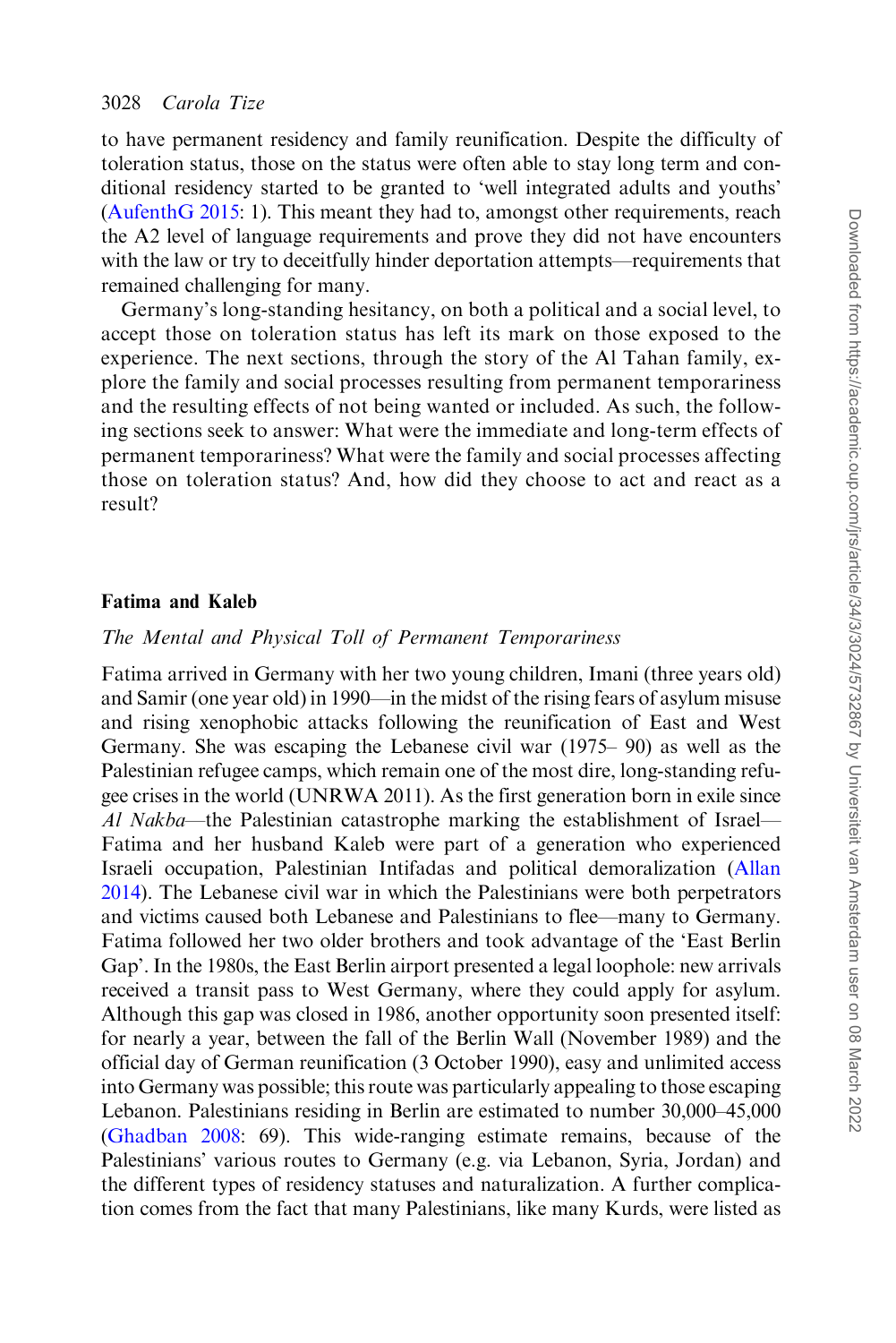ungeklärt—meaning their nationality was 'unresolved' or 'open', since Palestine could not be placed as a country of origin.

Upon arrival, Fatima, Imani and Samir received toleration status and settled into a Berlin asylum centre. It took Kaleb another two years to save enough money to join them. Because the 'Berlin Gap' was closed, he had to enter the country illegally and pay a substantial sum to smugglers. After much difficulty, the family was finally reunited, spending another four years in asylum centres around Berlin. On top of the insecure toleration status, they recalled the asylum centres being extremely stressful due to overcrowding, lack of respect for residents' diverse cultural traditions, and with dirty and unsafe bathrooms. In 1996, when Imani was eight years old, Samir was six and Laela was two, the centre they were housed in closed its doors. Because of the constant threat of deportation, finding other housing was difficult; few landlords would take in a family who could be deported any day. They finally found a place in northern Berlin-Neukölln, an economically neglected low-income neighbourhood, which used to border the Berlin Wall. Cheap housing, growing migrant communities and the establishment of religious and social infrastructure were a big appeal to the family. The apartment they found was small, unheated and on the fourth floor with a shared toilet in a hallway. The then-youngest child, Laela, was constantly sick and the family struggled to keep warm through the long, cold Berlin winters.

Despite the relief of leaving the asylum centre, life in Neukölln was difficult for the family because of their inability to work, the constantly changing, yet minimal, amount of money they were receiving from the government and, most of all, the continuing insecurity of their status. They were unable to move ahead with their lives. Many of the legal proceedings fell on Fatima's shoulders; she had finished high school while Kaleb had only completed a few years of primary school and was nearly illiterate. Fatima learned German and took on much of the fighting for the family to remain in Germany.

During the continuous renewal proceedings, families like the Al Tahans had to simultaneously deal with what occurred in the past (e.g. trauma and exile), what is occurring in the present (e.g. discrimination, financial difficulties) and what would occur in the future (e.g. possible deportation, immigration-law changes) across a whole range of subjective experiences ([Laban](#page-19-0) *et al.* 2008). The insecurity of toleration status entails constant threats of rejection and forced deportation, and the resulting fears played a pertinent role in family life:

I was always afraid. Once, I cried when they rejected me because I had forgotten a stamp from my lawyer. They only gave me four months because of a missing stamp! I was about to break down completely—really! I was done. I can assure you, those were sixteen difficult years (Fatima).

[Heyken \(2014\)](#page-19-0) and Dimova (2006) provide rare insights into the psychological effects of reiterative phases of insecurity of toleration status. Focusing on the Bosnian-refugee population in Germany in the early 1990s, they show that toleration status resulted in retraumatization, rather than providing a refuge. The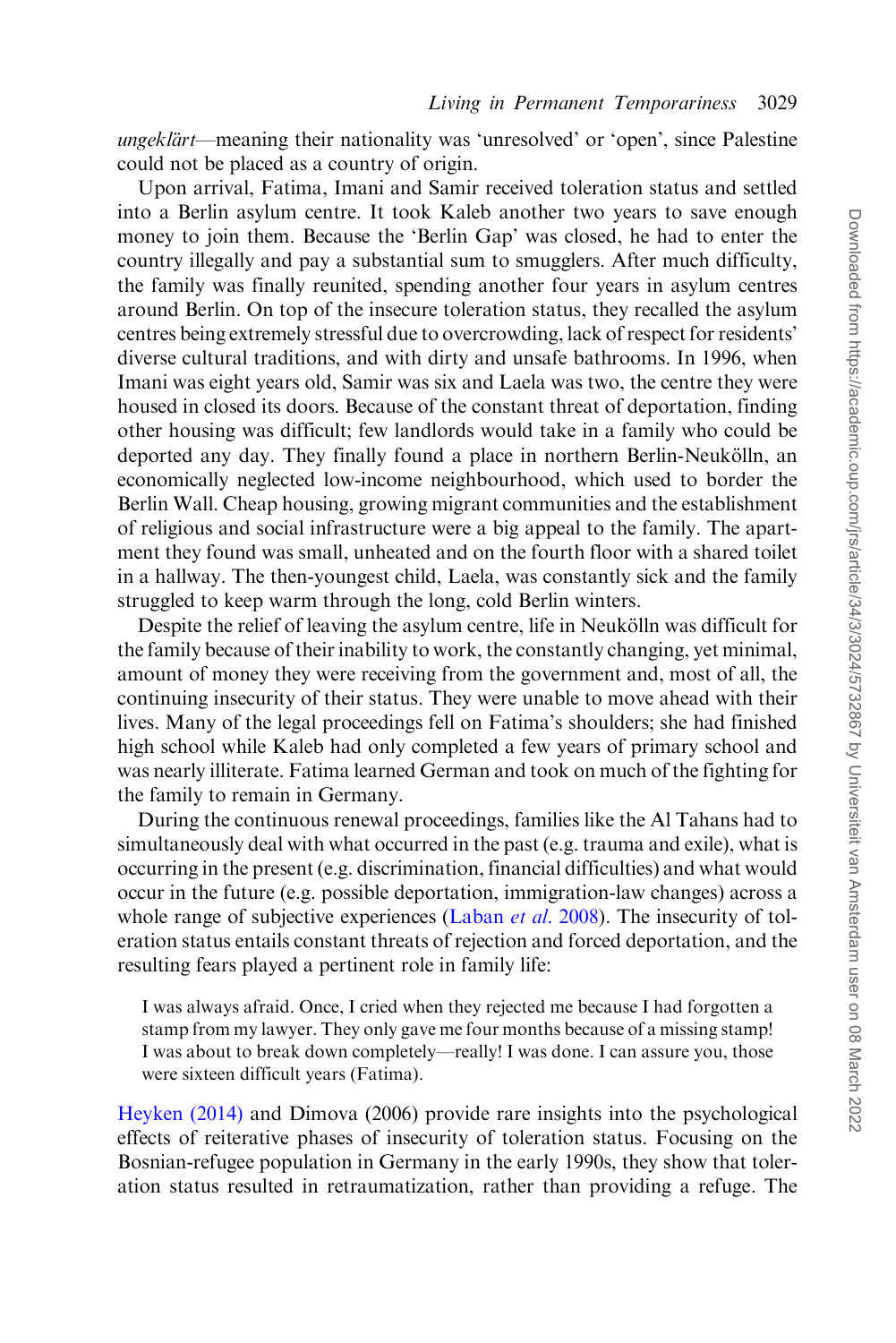family's experience can be linked to Heyken's description of toleration status as a 'flight without arrival' (2014: 84) and a 'new war in Berlin' (ibid.: 89). Some used creative tactics to prevent deportation, such as illnesses, repeated pregnancies by activating Germany's Mutterschutz (Maternity Protection Period) ([Castenada](#page-18-0) [2010:](#page-18-0) 256) and the destruction of personal documentation to stall and even hinder deportation [\(Ghadban 2008](#page-19-0): 8). Like the Bosnians in Heyken's and Dimova's research, Fatima and Kaleb's family could not find peace or move on from the traumatizing experiences of the civil war or the marginalization that resulted from the German toleration system while their status was so insecure. As Fatima explained, anger and frustration were part of the dehumanizing encounters with foreigner services—leaving her constantly on the 'edge of [her] nerves' and close to mental breakdown. And, as shown above, this fear was strong and ever-present.

With permission to stay expiring every three to six months, feelings of security were fleeting, especially with family members who had different statuses and expiration dates: even as one family member was granted an extension, another was simultaneously engaged in legal action to prevent forced deportation after having their extension rejected. Deportation of one parent has not been uncommon [\(Ghadban 2008:](#page-19-0) 9) and Kaleb and Fatima dreaded the letters from foreigner services, which seemed to arrive at a constant rate. Fatima joked that their lawyer nearly became part of the family during the lengthy and intensive process. As in Griffiths's (2014) research with rejected asylum seekers in the United Kingdom, the chaotic and constant upheaval with intervals of stagnant periods of waiting created an inability to imagine the near or distant future, forcing Fatima and Kaleb to only live in the present moment. The feelings of insecurity and powerlessness they experienced were rooted in the 'tension between anticipating constant change and fearing indefinite stasis' (ibid.: 2002).

This continuous stress takes a physical as well as mental toll on asylum seekers (Steel et al[. 2006\)](#page-20-0)—a common phenomenon among many of the families I visited. Kaleb had long suffered with lower-back issues, contributing to his inability to be an active part of his children's lives. Likewise, Fatima had endured issues with her stomach and back, and could not carry groceries, let alone carry her younger children.

The family's wellbeing was particularly impacted by investing in a small restaurant after a change in toleration regulations in 1995. Permission to work was granted under a stipulation of 100 per cent self-sufficiency. In other words, for two years, no money would be provided from the state and temporary residency would be considered if the family could prove to be fully financially independent. Following years of stagnation and no integration or language courses, for the majority of those with toleration status, this was unachievable. For Fatima and Kaleb, the restaurant was exhausting work and the entire family remembers those times as some of the worst they have experienced. Succeeding meant safety for the family, though, so Fatima and Kaleb sacrificed their family life for the success of their restaurant. Imani, Samir and Laela, now caring for their younger siblings (Jazmin (born in 2003), Jamal (2004) and Kayla (2007)), often returned from school to an empty fridge and no power because the family could not pay the bills.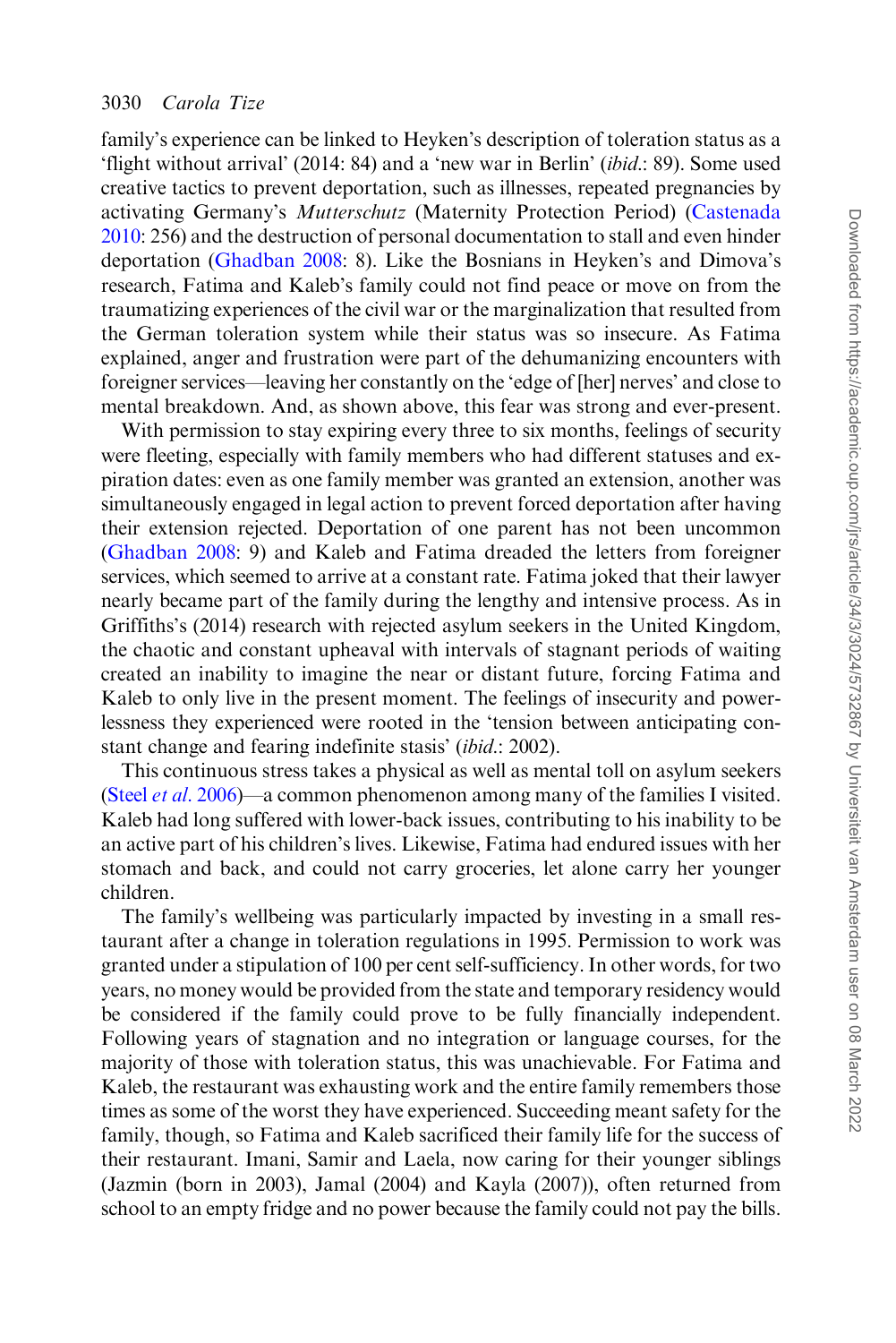Fatima said those years 'broke her', both psychologically and physically, and she wondered whether it was worth it, since they do not believe it helped them gain residency earlier. Fatima and Kaleb spoke freely about their experiences of toleration and the continuous stress, ill health, fear and insecurity they experienced as a result. While the parents carry the burden of the conflicts they experienced back in Lebanon as well as the flight to Germany, their children share these experiences and, as we will see, the insecurity of toleration also left its mark on them—especially the oldest three.

### Imani and Laela

#### The Blurring of Generational Roles and the Burden of Silence

Living under toleration status was a family affair and the children, Imani especially, shared the burden with their parents. As the oldest child, Imani took on whatever her parents could not do within the family. Although she learned German quickly and showed academic potential, home responsibilities prevented her from excelling at school. Germany has a three-tiered schooling system and only with completion of *Abitur* in Grade 13 is higher education possible. After Grade 6, she was tracked into the Hauptschule, the lowest level of the three-tiered school system, which concludes after Grade 9. Despite Fatima's hope that her daughter would continue to study and finish school, she was unable to relieve the burden of her family responsibilities. This resulted in Imani failing Grade 9 and leaving school during her second attempt. Without a graduation certificate, Imani was left to care for her younger siblings. Imani recalled with sadness: 'the doctor thought the children were mine, because I was there so often with them– and I was only 16!' Her departure from school and adoption of the caretaker role for her three youngest siblings occurred during the restaurant-ownership period. Imani frequently attended parent–teacher meetings, either to be the cultural broker for their mother or to take on the parent role herself.

From a young age, Imani recalls serving as a cultural and language broker, helping her mother with the complex letters and proceedings from foreigner services. She became closely involved with the legal processes of her family's toleration status:

**Imani:** I knew everything that was going on. I translated for my mother when she didn't understand.

Carola: So, you knew about the deportation letters [from Germany]?

I: Yeah. Always.

C: Did you talk about what was happening with anyone?

I: No! I kept it to myself. Even my cousins who knew about our status, I never talked about anything with them . . . Also not with my friends. I was ashamed. At that time, we were the only ones on toleration, not like to today where there are lots.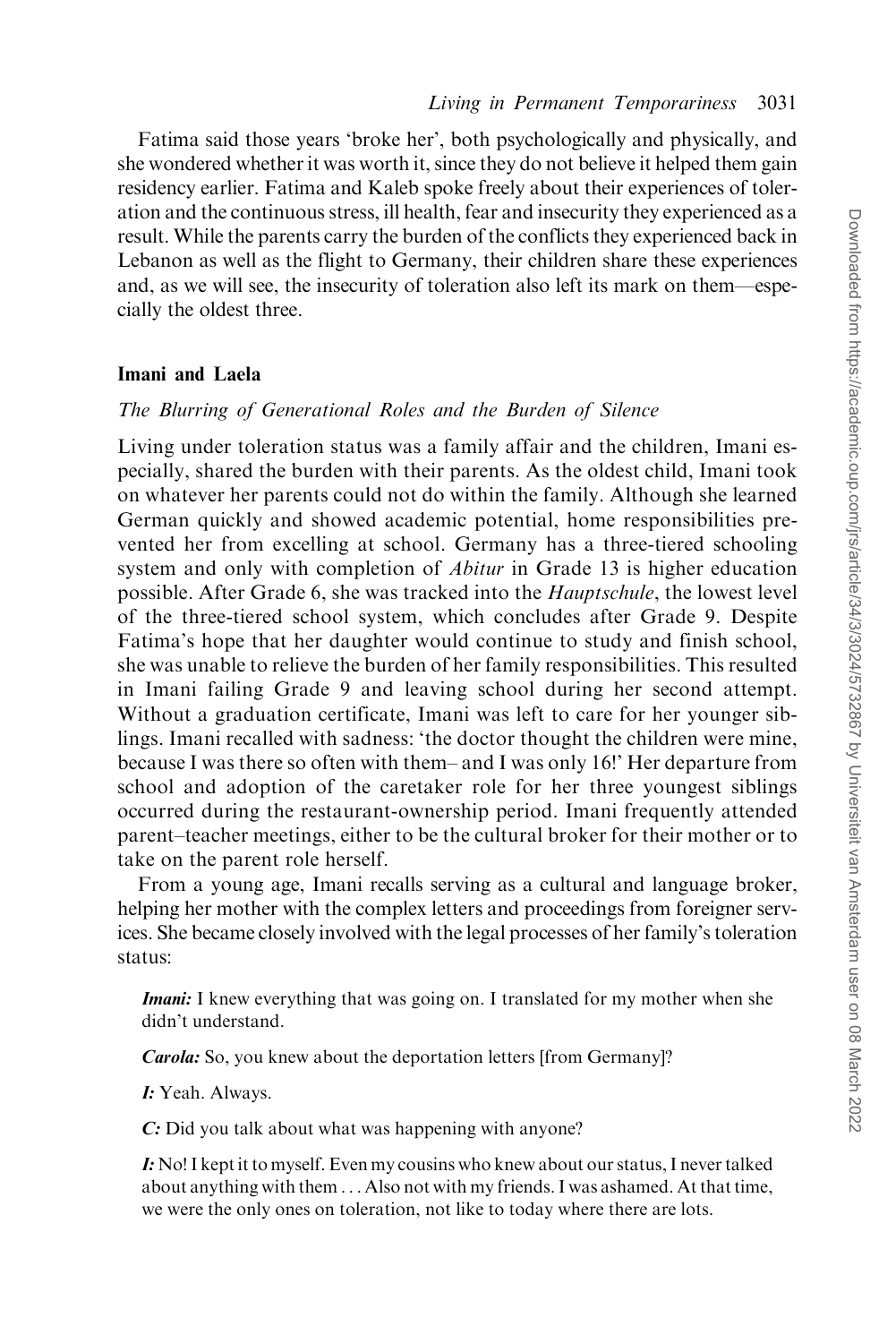C: How about with your parents?

I: No. they had enough on their plate. Why should I add to their problems or worries? I just kept it to myself ...

C: How did you view your future while you were on toleration status?

I: Horribly. I couldn't leave Berlin or do vocational training ...

Children tend to acculturate faster than their parents, and children acting as culture and language brokers for parents has been shown to be a source of significant stress [\(Marks et al. 2011](#page-19-0)). Imani was well aware of the pressures and stresses her parents were under and how insecure their legal status was. Not wanting to add to her parents' strain, Imani kept her worries to herself. She was further isolated by her parents' insistence that their children not talk about family problems outside the home. The emphasis on keeping family problems private prevented interventions from schools, foreigner or social services; fear and shame encapsulated the stress within families, preventing the development of strong support networks.

The silence Imani enacted points to the isolation and shame that she felt. For a long time, she believed her family was the only one with toleration status, since nobody talked about it at school or in her family. Because of this conversational taboo, local elementary and secondary schools were largely unaware of the number of children on toleration status, since they were only listed as receiving a Berliner Pass—a form of welfare subsidy not specific to refugee children. The mobility restrictions of toleration status resulted in many children unable to go on field trips outside of Berlin and teachers were often led to believe this was because the parents *wanted* to keep their children close to home (which frequently was also true, particularly when it came to the girls, who were much more restricted in their mobility; see [Tize and Reis 2019](#page-20-0)).

To escape the responsibilities and pressures at home, and growing conflicts with her younger brother Samir, at 19, Imani married a cousin from Lebanon whom she had never met in person. Suddenly, Laela was left to take over Imani's former roles in the household. However, while Imani was taking care of the home and their younger siblings, Laela was able to complete Grade 13, the highest track of high-school education. Like her siblings, she was smart, had good grades and excelled when given the opportunity. However, when her older sister left, she had to postpone her dreams of continued education and go onto welfare to care for her younger siblings.

Honestly, we didn't have support from our parents like you were supposed to. I ran the household with my older sister and we learned responsibility early on—exactly what we are trying to avoid with our younger siblings. They are little, and they should enjoy their childhood .... I'm like a mother to the little ones (Laela).

Imani and Laela, by sparing them the burdens of caretaking and allowing them to have a childhood, hope their 'sacrifices' will benefit their younger siblings, allowing them to grow up with greater stability and future prospects in education.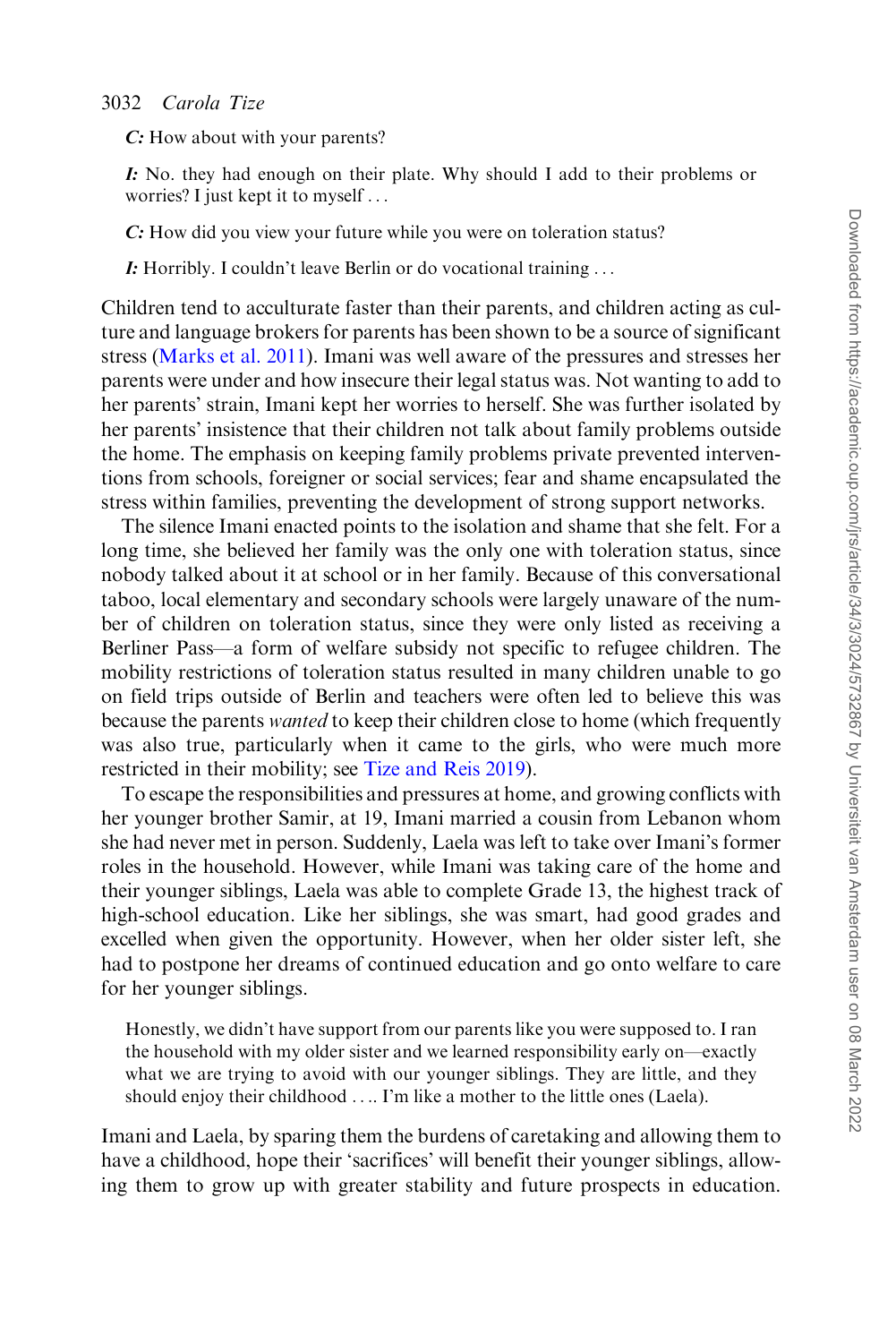Parents' and older siblings' hopes and aspirations for children/younger siblings and future generations rest on their not growing up with the stress and instability of toleration status—hopes that were unanimous amongst the families who took part in this research. Young people who were able to finish their education frequently had older siblings helping to care for the family, paving the way for their younger siblings to have childhoods and complete their educations.

In the Al Tahan family, Jazmin (10 years old) was the first person I interviewed. Talking with her clearly highlighted how older siblings' sacrifices play out in family dynamics and the opportunities afforded to younger siblings. At the time, Jazmin was in Grade 4 and was extremely polite and well-spoken. She talked at length about her older sister Laela—her role model—who helped her with her homework every night. However, when I interviewed Jazmin during a recent return visit in secondary school, she no longer saw her sister as a role model. Laela was again on welfare and about to be married, and Jazmin adamantly confirmed that she did not have any role models, thereby distancing herself from the admiration she had for her older sister who was the first to finish Grade 13 in her family. Interestingly, she had a very different view from her sisters about toleration:

I don't know much about toleration status. I don't have much interest in it. People come and go and when they then become residents it's kind of a thing. They are sort of these standard procedures that happen here. It's totally normal (Jazmin).

Jazmin was young when the family gained residency and, additionally, her sisters absorbed the family stress by acting as caretakers, thus protecting Jazmin from enduring the hardships in her young life. As such, younger siblings may gain a different perspective and different opportunities through the protection of their older siblings.

#### Samir

### Seeking Gratification in the Present

While silence was also a way of coping for the second-oldest, Samir navigated it in a very different way from his two sisters. Like his sister Imani, Samir recalled a taboo towards sharing problems, fears and insecurities with both his parents and anyone outside the family. While Imani held her feelings in and expressed her concerns by helping her family through taking over the 'mother' role for her younger siblings, Samir's outlet was joining the bands of Lebanese-Palestinian boys on the streets:

I could never go to my parents when I had problems– they had enough problems. When I was little, I couldn't express myself and I kept everything within. Later, I was a boy of the streets, my parents don't know anything about that. The things I've seen and done! My friends were my family and when we had a problem we'd go and solve it how boys do—we got our own quick money, used our fists and we solved everything amongst us (Samir).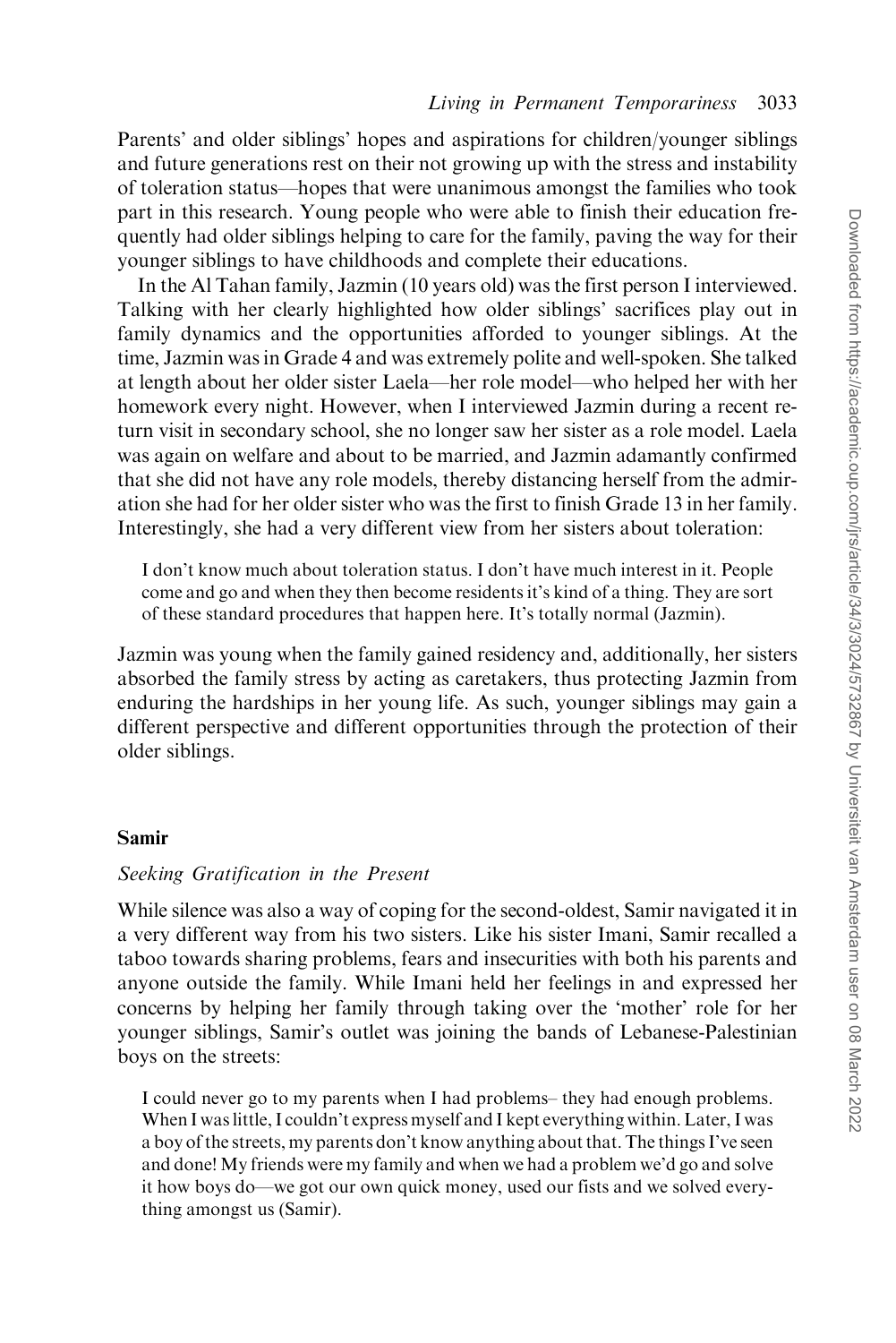Young men like Samir, in part due to their own, their peers' and their parents' experiences, had a lack of trust in others, and especially German institutions, which continuously disappointed or rejected them. As a result, even young men who wanted to stay within the law felt the pull of the streets and the black markets. Samir, like several of his peers, explained how his feelings of being stuck eventually led him to work illegally and to join the gangs of boys on the streets during his high-school years. His activities gained him a criminal record and multiple, but unsuccessful, deportation attempts.

The turn to crime for young migrants, especially Arab young men in Neukölln, has been a subject of national focus and contributed to fears of self-segregation and the creation of 'foreigner ghettos' [\(Eksner 2013\)](#page-18-0) or 'parallel societies' [\(Gestring 2011](#page-19-0)). This fear is driven by statistics showing that young Arab men (namely Lebanese and those who are stateless/have unresolved nationality) are disproportionately represented among young offenders ([Landeskriminalamt](#page-19-0) [2014\)](#page-19-0).

While on toleration status, schooling did not provide a future, because of work and education bans, and Samir would simply become stagnant like his parents once he graduated. The gratification of education was also too far in the future and the streets gratified his desires in the present. The presence of many other young men with the same insecure status led to the formation of gangs looking for their own income, without any prospect of attaining higher education or employment after high school.

These young men shared similar home experiences: their parents were stuck and helpless in a system that bound them in permanent temporariness. As a result, they fought against their parents' 'victim' status, commonly using insults towards each other like 'Du Opfer!' ('You victim!') and 'Du Flüchtling!' ('You refugee!'). Joining gangs on the streets was a way to feel empowered and engage in some resistance against the constraints of toleration status. Through the black markets and the streets, the younger generation created a countermovement to their parents' disempowerment.

#### Becoming Residents

## Between Hope and Disillusionment

In 2006, the Al Tahan family finally gained residency following 16 years of toleration status. They sold their restaurant after years of gruelling work and family sacrifice, and went on welfare to recover their broken minds and bodies. Welfare was initially a short-term plan to get healthy; however, Fatima and Kaleb still remain on it to this day—their health has been too poor to start working again. Residency gave them security, but Fatima believes it did not change their living circumstances: 'Now that we have residency, nothing has changed! All poverty. Everything we have worked for we have had to pay out again. We have saved nothing.' The acute insecurity may be behind them, but the family continues to battle displacement through the inability to follow the existential desire to form a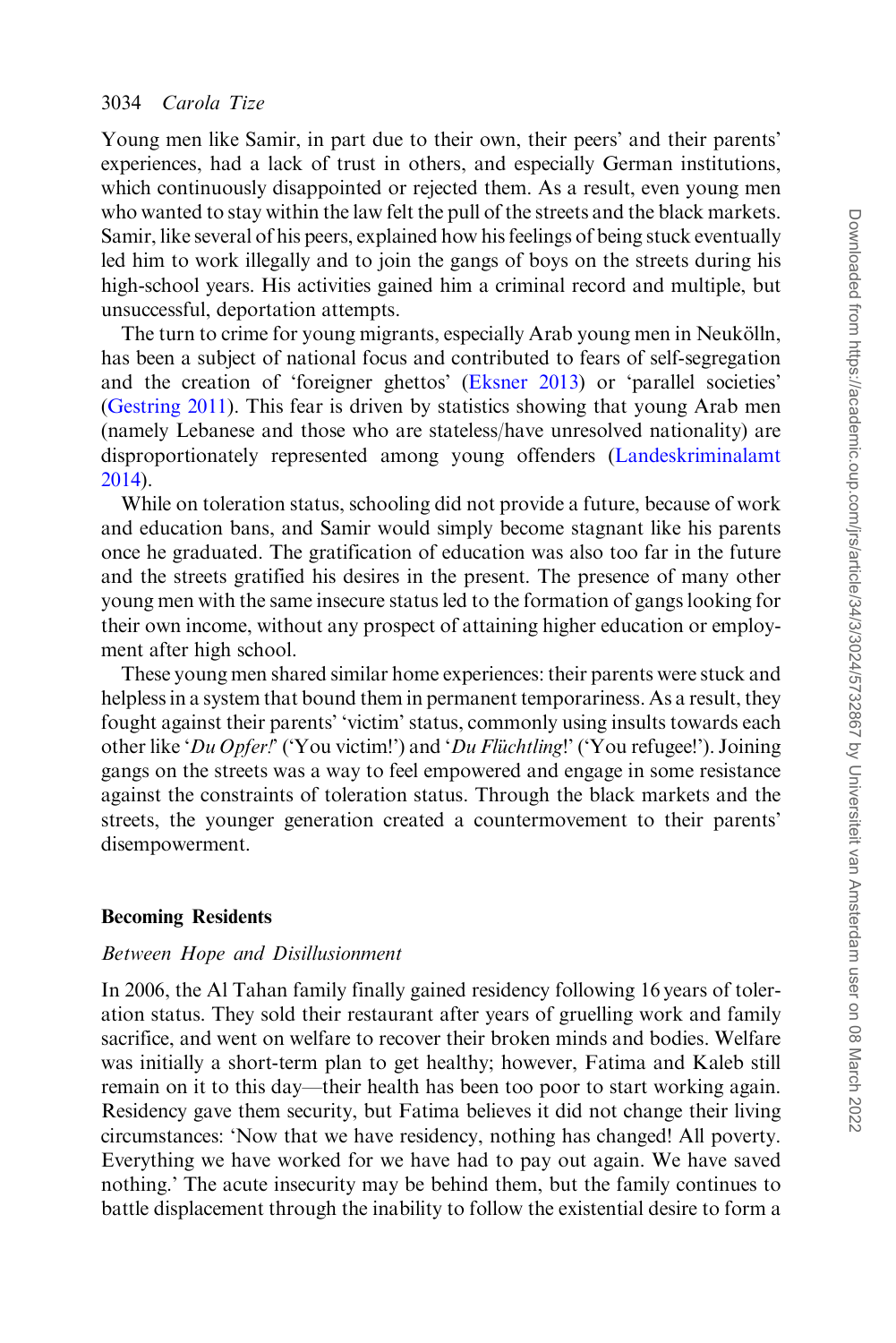stable future or to have the economic factors to control it [\(Ramsay 2019:](#page-20-0) 15). In other words, while the family now had access to rights and services that stabilized the legal aspect of their lives, citizenship did not provide full inclusion, or existential security. Instead of putting the state of permanent temporariness behind them, their futures remained uncertain and subject to forces outside of their control.

Immediately after gaining residency, Fatima flew to Lebanon to rest and to see her family for the first time in 16 years. She was shocked to see how everything, including herself, had changed.

I've been here since 1990, and in 2005 I was psychologically broken! I could not go on. The hard work broke me. I flew to Lebanon for 10 days to recover. After being gone for so long I saw that everything had changed. Everything was not my home anymore, what I used to love. It was also not a time when things were safe. The people had changed. I am homesick for Lebanon, but when I was there, after three days I wanted to leave. I looked at the people and cried. I wanted to go back to Neukölln and I wanted to go back right away. I could not keep going. I wanted to change my ticket, but my mother and sister took me to the doctor. It was a strange feeling. I do not know, I never felt safe. Here in Germany I found myself. There, I have the feeling that I am nothing—I am nothing! Even though it is my home (Fatima).

Fatima returned to Neukölln with a greater sense of belonging. Her introductory statement of being 'treated like animals' is relative in relation to how she and other Palestinian refugees were—and still are—treated in Lebanon. [Feldman \(2015](#page-19-0): 429), describing the Palestinian camps in Lebanon, uses Povinelli's definition of endurance as 'the ability to suffer and yet persist' [\(Povinelli 2011:](#page-19-0) 32) to describe the living circumstances in the camps. The emergency that marked the initial displacement has turned into chronic and intergenerational conditions of limited political rights, poverty and restricted economic opportunity [\(Allan 2014\)](#page-18-0). For many, emigration to countries like Germany remains an aspiration—a way to escape the suffering and lack of a future in the camps *(ibid.*: 166).

Fatima was the first in her immediate family to realize how relative their suffering in Germany was compared to Lebanon; this changed once the whole family visited a few years later. Imani, Samir and Laela were shocked to realize that Lebanon was not the idealized home they had imagined. There they encountered extreme poverty and could not relate to cousins who had grown up in Lebanon. The house Kaleb had told them about was in ruins.

The effects of this trip were particularly devastating for Samir. His proud Palestinian sense of identity—rooted in Lebanon and shared with his peers was shattered during this visit. All he found was poverty, destruction and pain. He felt an evil spirit (a Jinn) possess his body, which, upon his return to Germany, increased his criminal and substance-abuse issues until he got caught by the police—an incident that ultimately ended his criminal life on the streets. His idealized past was shattered and it affected his present and future perspectives. He remained a proud Palestinian yet sought to return to Palestine instead of Lebanon.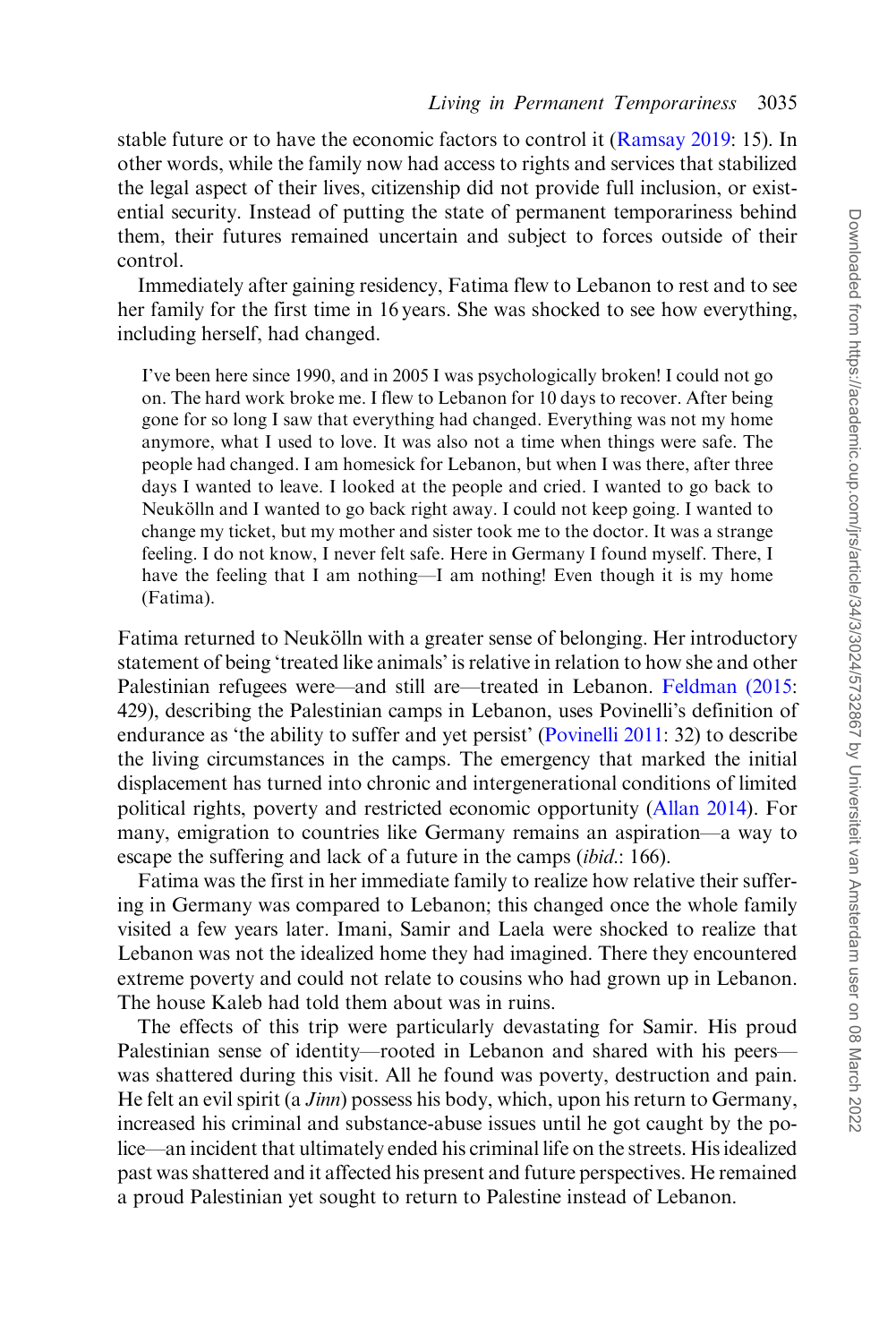Once naturalized, Samir, like his peers whom I interviewed, expressed regrets for their involvement in crime and lack of caring about their education. Furthermore, a criminal record was often a reason to postpone or hinder gaining permanent residency, and sometimes it affected the entire family. Samir declared himself somewhat bipolar, with mood swings, periods of depression and emotional instability—a self-diagnosis his family agrees with. He struggles to hold down a job and wishes he had helped his parents with their restaurant, instead of seeking his own financial freedom via drug dealing and theft. He would then have a past, and a future, that he could be proud of. Gaining permanent residency years after graduation was a step in the right direction; however, by then, it was not enough to create social mobility or positive future opportunities. After naturalization and ending his criminal activities, Samir struggled to decide what to do. Islam played an increasingly important role in his life but he did not go to the mosque because he believed he had sinned too much. He lacked trust in those around him: 'I know that we can't depend on others. Especially not the police!' His experience on the streets furthermore resulted in distrust towards his own community. He fears for his younger siblings and his older sisters out in public, and therefore imposes strict rules for his sisters whom he calls 'too free', which his father does not necessarily agree with, yet does not protest.

For the Al Tahan family, Neukölln was fraught with tensions and ambiguous feelings of belonging. Laela explained: 'I've always felt safe here. I feel misunderstood, but I feel safe.' While the family feels safer in Germany, they are still unsettled, looking to find their place amidst now largely ex-toleration communities that lack a sense of trust in and connection to both greater German society and each other. Mass gentrification of the area, coupled with experiences and feelings of discrimination, increases feelings of being misunderstood and unwanted (see also [Tize and Reis 2019;](#page-20-0) Tize et al[. in press](#page-20-0)).

In the past five years, the rise in Islam as a way of coping with everyday stigmatization and discrimination has gained a lot of attention amongst service providers and the local schools. Whereas, during Samir's school days more than 10 years ago, many were involved in crime and drugs, in recent years, religion has taken on an ever-increasing presence, especially amongst the younger generations—as a way of coping with feelings of discrimination and marginalization (Tize *et al.* in press).<sup>3</sup> Furthermore, many of the Muslim faith, not just Palestinians, have taken on the Palestine conflict as a symbol for Muslim discrimination in Europe. It has become their fight for recognition and a symbol of the (vicarious) experience of victimization (see [Eksner 2014\)](#page-18-0).

Amongst my informants, remembering their pasts and identifying as Palestinian were in tension with wanting to belong and have a future in Germany. Allan, in her research with Palestinian refugees in Lebanon, argues that

it is thanks to their mnemonic tenacity that Palestinian refugees in the diaspora, despite the long years of exile, have defied all predictions that they would eventually become Lebanese, Syrian, Jordanian, or other nationalities [\(Allan 2014:](#page-18-0) 42).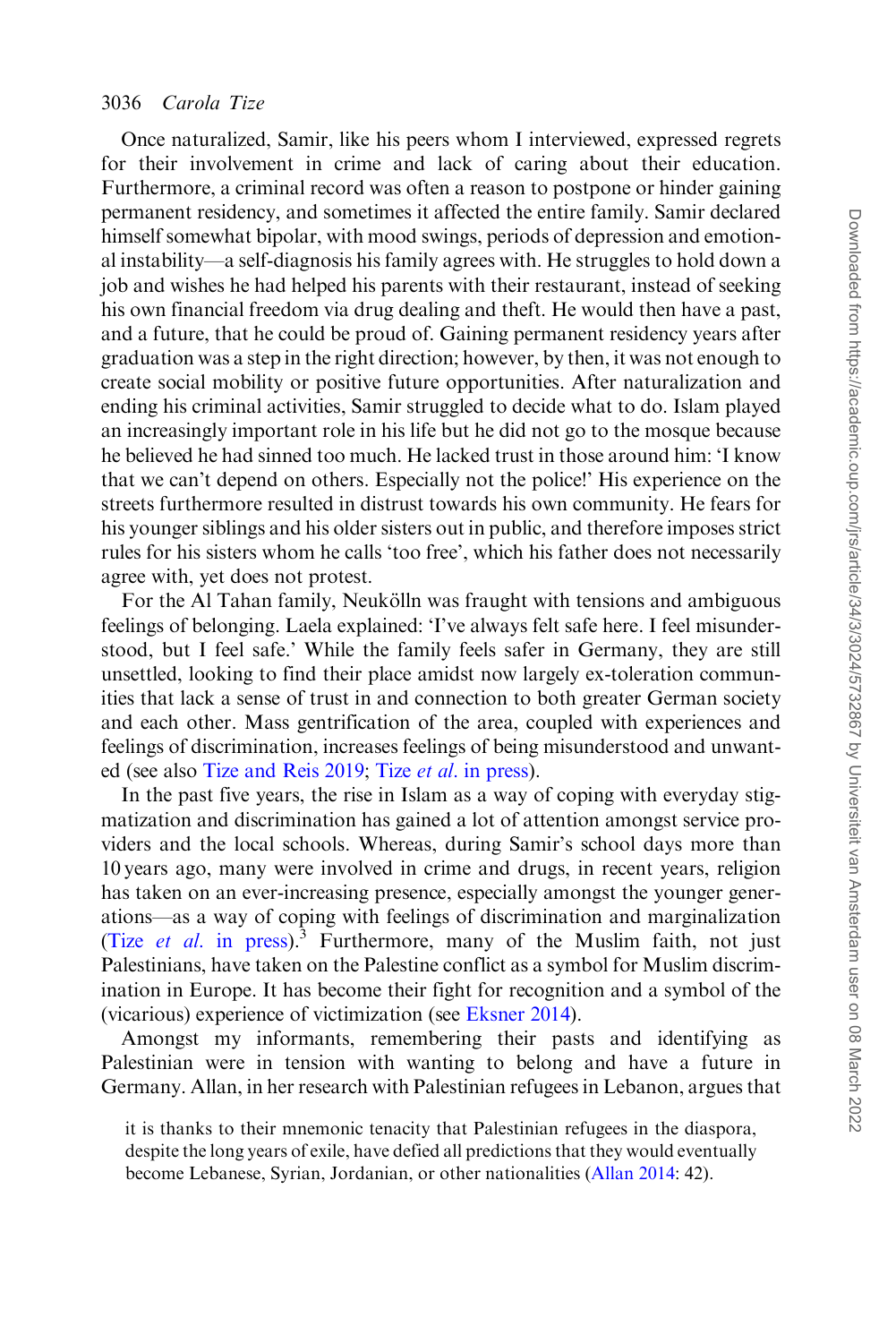The Palestinians' refusal to forget or symbolically disappear has grounds in their suffering and marginality in exile and provides them with a 'latent form of power' [\(Sayigh 2006](#page-20-0): 134, in [Allan 2014](#page-18-0): 42). Lebanon and Palestine are considered by many as 'where [they] are from' or even 'home' despite never having set foot there. The inability to fully belong in Palestine, Lebanon *or* Germany is an ongoing source of tension throughout the diaspora and the stresses of long-term toleration status do little to resolve or alleviate this tension.

### **Conclusion**

#### Toleration Status as a Multigenerational Ordeal

The experiences of the Al Tahan family in Neukölln show how toleration status affects feelings of belonging and future perspectives, not just while on the status, but also once granted conditional residency. Without the ability to participate in society and without any form of long-term stability, first in Lebanon and now in Germany, the experience of 'living in the space controlled by an Other' [\(Kublitz](#page-19-0) [2015:](#page-19-0) 82) is prolonged and creates a barrier to shaping a sense of belonging and a true home. Instead of providing refuge and peace, the German system, like other European countries' asylum policies, amounted to a continued source of traumatization for people who already endured great stress from war and flight ([Dimova](#page-18-0) [2006\)](#page-18-0).

Despite great variability in how refugees and asylum seekers adapt [\(Steel](#page-20-0) *et al.*) [2006\)](#page-20-0), the findings here show how enduring stress as a consequence of long-term toleration status affects not just those who experienced war and flight themselves, but also their children who grow up in Germany from a young age or are born there. Similarly to Kublitz's research with Palestinians in Danish Camps, the Al Tahan family was suffering from never-ending everyday 'minor mundane catastrophes' (2015: 3) caused by legal insecurity, chronic illness, unemployment and discrimination. A history of temporary protection can become an intrinsic part of how young people experience and socialize within the host country, leading to feelings of rejection and non-belonging, thereby contributing to processes of polarization.

I do not argue that the collection of stories of the family, heard in different settings and varying compositions of family members and individual meetings, is complete or comprehensive or spans all the experiences of those on toleration status. However, the focus on one family shows how the parents absorb the stress and feelings of rejection by the German bureaucratic processes of toleration status, as well as project or transmit these dispositions and resulting reactions to their children. The parents share their suffering with the older children and, by acting and reacting to their environment, the children either accept or reject what is being transmitted to them [\(Trommsdorff 2009](#page-20-0)). Thereby, agency plays a role in how young people shift and reinterpret their environment—and this can be seen in how Imani, Samir, Laela and Jazmin differently interpreted and reacted to their environments based on gender and birth order. Through exploring the various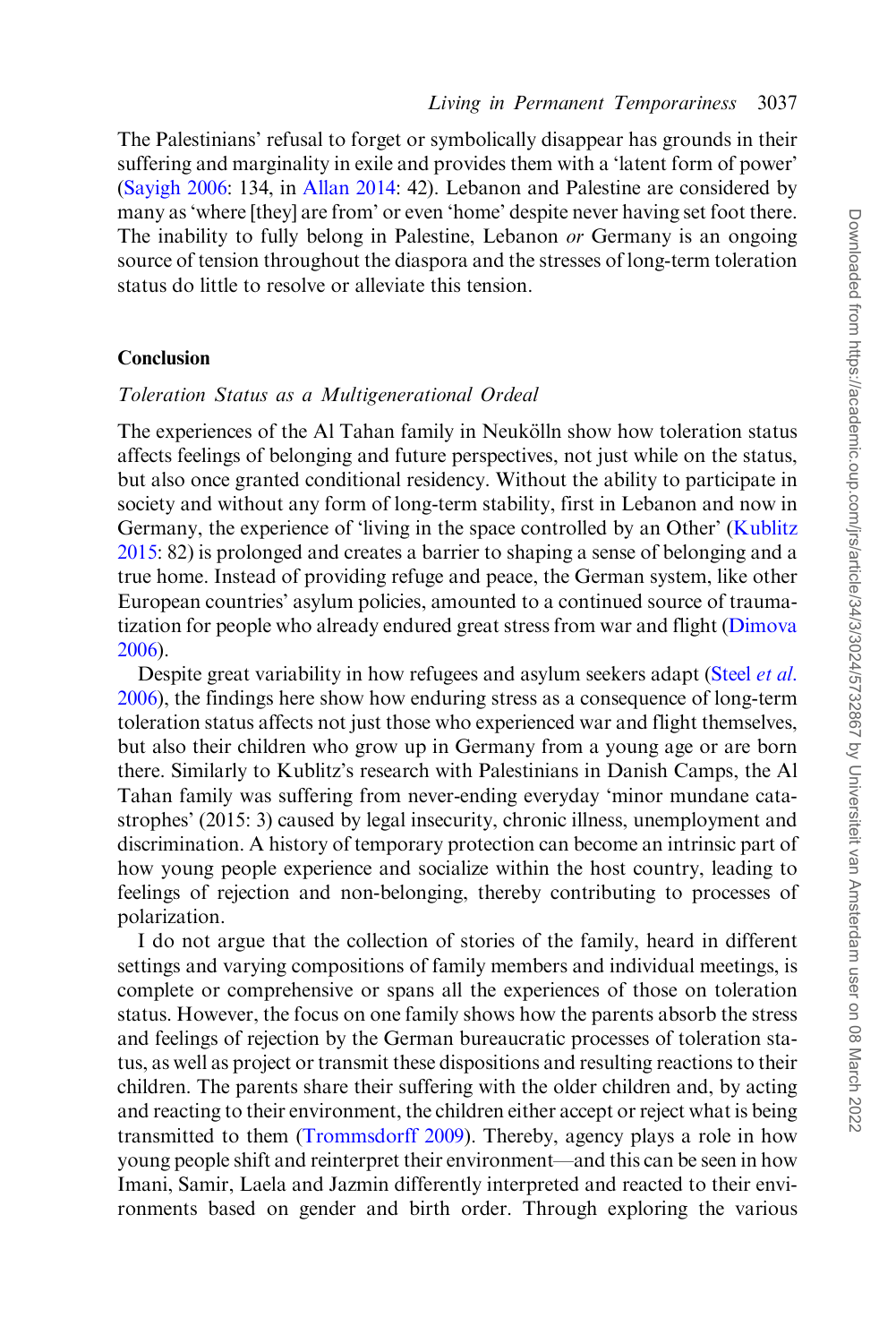experiences within the Al Tahan family, I reinforce the argument that refugees cannot be homogenized into the experience of the singularity of their asylum status (e.g. [Malkki 1996;](#page-19-0) [Allan 2014](#page-18-0)). These young people are not passive victims, but active participants in their lives and, given the opportunity, are potential agents of change with transformative capacity and political agency ([Shakya](#page-20-0) et al[. 2014](#page-20-0): 134).

For young men like Samir, joining bands of boys involved in crime and violence was often an answer to rejecting their parents' victim status and their inevitable stagnancy once they left school. Despite being located within an urban, multicultural setting, Samir and his peers had a similar shift in generational roles to young Algerian refugees living in a camp in Ghana (see [Hampshire](#page-19-0) et al. 2008). Instead of depending on their parents, young men took on economic responsibilities, in part to support their families, but also to establish independence from their parents' relative meagre support from the government.

Samir's choice to join his peers on the streets, instead of focusing his attention on school, was part of a larger environment that gained media attention in 2006 called the 'Rütli Incident'. Teachers at the Rütli Hauptschule (lowest-tiered school) wrote a letter to the Senate of Education and the media, requesting the school be shut down, attributing much of its failure to the growing Arab population, exemplified by a lack of caring about education or positive future perspectives, and exhibitions of violence, a lack of respect and ignorance towards adults [\(der Spiegel 2006](#page-18-0)). The media frenzy that followed portrayed the Rütli School, and the migrant district of Berlin-Neukölln, as the prime example of failed integration in Germany [\(Eksner 2013](#page-18-0)). Interestingly, the reports failed to mention that these young people came from families who fled conflict and largely held toleration status, and thus had no future in education unless they were naturalized. It is also this group of young men who had contact with the justice system who were considered 'least deserving' of receiving citizenship [\(Ellerman 2009](#page-18-0): 155) and faced increased deportation attempts, constant fear and citizenship refusals. These processes contributed to these young people struggling to find a sense of belonging in Germany (see also [Tize and Reis 2019](#page-20-0)).

For the oldest daughters in the Al Tahan family, caretaking became a means of ensuring family security. The responsibilities that children in asylum-seeking families take on are not unique to Palestinians, nor to the context of Germany. In Canada, for example, children in asylum-seeking families are the 'resettlement champions' and take on extensive caretaking tasks such as navigating services, doing interpretation, taking care of family-sponsorship applications, earning income, finding housing, sending money back home, mentoring siblings, as well as caretaking responsibilities and giving emotional support [\(Shakya](#page-20-0) *et al.* 2014: 138). Similarly to the findings shown here, the young people had 'a tenuous and ambivalent relationship between empowerment and vulnerability' (ibid.: 132) with the extra roles they took on in resettlement.

Through taking care of the younger children in a large family, and acting as cultural and language brokers, Imani and Laela tried to reduce the stress for their parents. [Orellana \(2009\)](#page-19-0) has argued that children acting as caretakers are not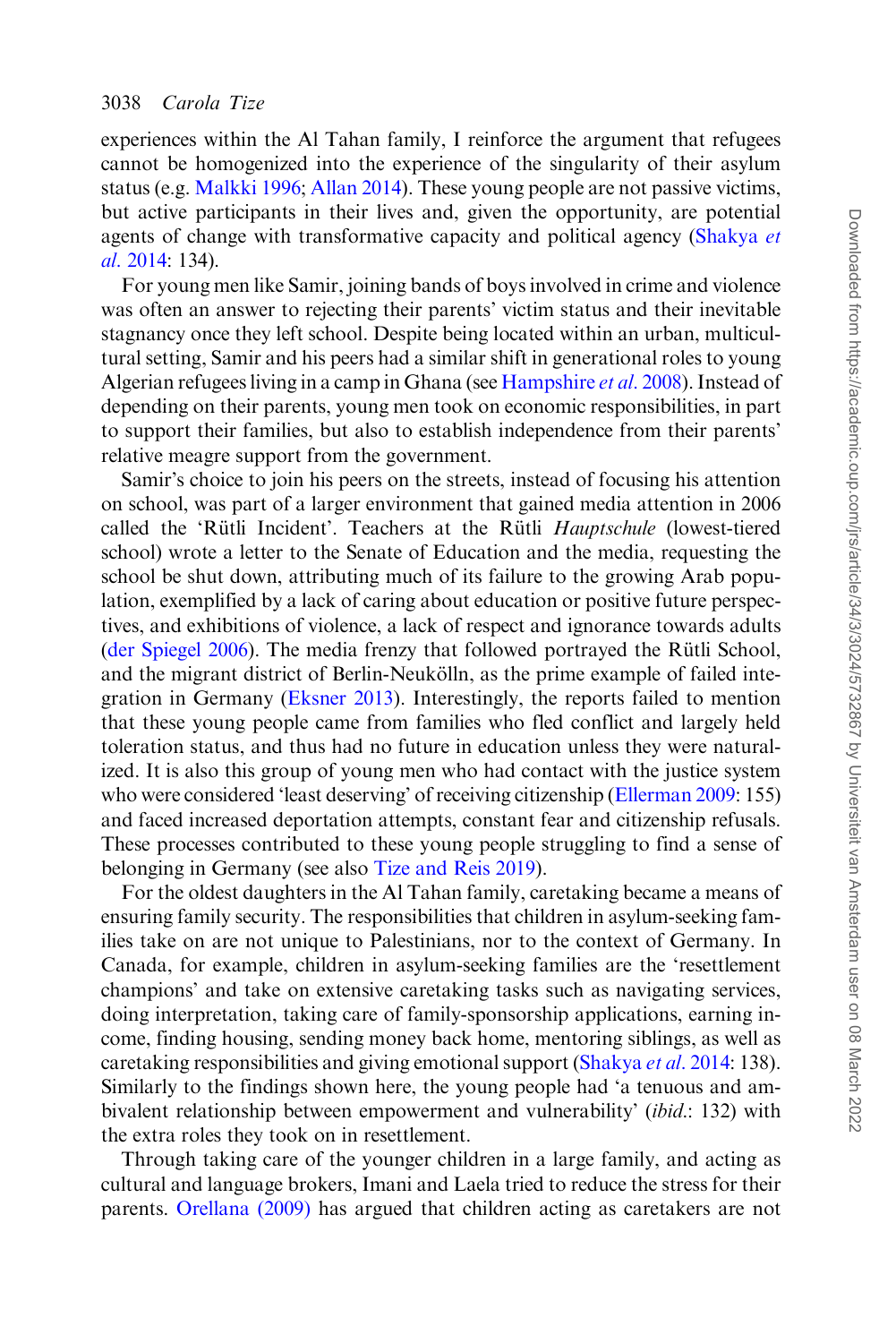victims stripped of innocent childhoods; rather, it is a reciprocal interaction wherein both parties play an active role and receive benefits (e.g. [Bolden 2012](#page-18-0)). The beneficial impact of young caretaking has been shown to strengthen intergenerational family relations [\(Garcia Sanchez 2018](#page-19-0)) and build social trust [\(Katz](#page-19-0) [2014\)](#page-19-0). Older siblings acting as linguistic and cultural mediators for their parents additionally create social benefits for the family and promote the relations and functioning of social institutions that the family interacts with, such as schools, clinics and social services ([Antonini 2016\)](#page-18-0). However, the burden of caretaking should not be neglected and, for the girls in this family, and in many others, the family came first. For Imani, and later Laela, caring for younger siblings meant sacrificing their own education and future aspirations—something they were both well aware of.

Children engaging in cultural and language brokering for their parents can choose what information to translate for their parents—and can thereby spare their parents from harmful or discriminatory information (Guan et al[. 2016](#page-19-0)). However, the price was, as Imani chose, to carry the burden in silence. Silence towards parents as well as outsiders creates great challenges in helping young caretakers such as Laela and Imani, since they are often hidden within family structures, with little to no contact with service providers, which can result in neglect from policymakers and services. This isolation can prevent individuals, such as Imani, from finding ways to finish their education.

While older siblings as caretakers provide younger siblings with opportunities, the younger generation still faces difficulties. Immersed in a community and a school with other students with family histories similar to their own, they have limited positive role models and are often lacking in the support needed to succeed. Their parents are largely on welfare after years of stagnancy on toleration status, and many older siblings did not (or were not able to) complete their education, instead immersing themselves in crime, caretaking, early marriage and parenting or going onto welfare like their parents. Germany remains one of the countries with the lowest chances of social mobility for those coming from the lower classes, especially for those with a migrant background [\(OECD 2015\)](#page-19-0). As such, despite changes in legal status, recent school reforms and efforts to provide equal opportunities, children of migrants—and, as I have shown, children of those exposed to toleration status—face numerous obstacles from social mobility, causing a high trend of intergenerational reiteration of social vulnerabilities such as low levels of education and poverty. Toleration status needs to be seen as having a profound effect not only on the parents, but also on their children—with detrimental impacts on educational trajectories, sense of belonging as well as future perspectives.

Despite the 2015 widely mediatized 'Wilkommens Kultur' (welcoming culture), when nearly a million refugees mostly from Iraq, Syria and Afghanistan entered Germany (Bundesministerium des Inneren 2016: 89), the polarizing responses by both the government and civil society do not appear to have had a longterm effect on the strict immigration rules or the high numbers of deportations [\(Bundestagsdrucksache 2019:](#page-18-0) 1). Toleration status is still actively distributed and, in 2019, over 190,000 were living in a state of permanent temporariness (ibid.: 38).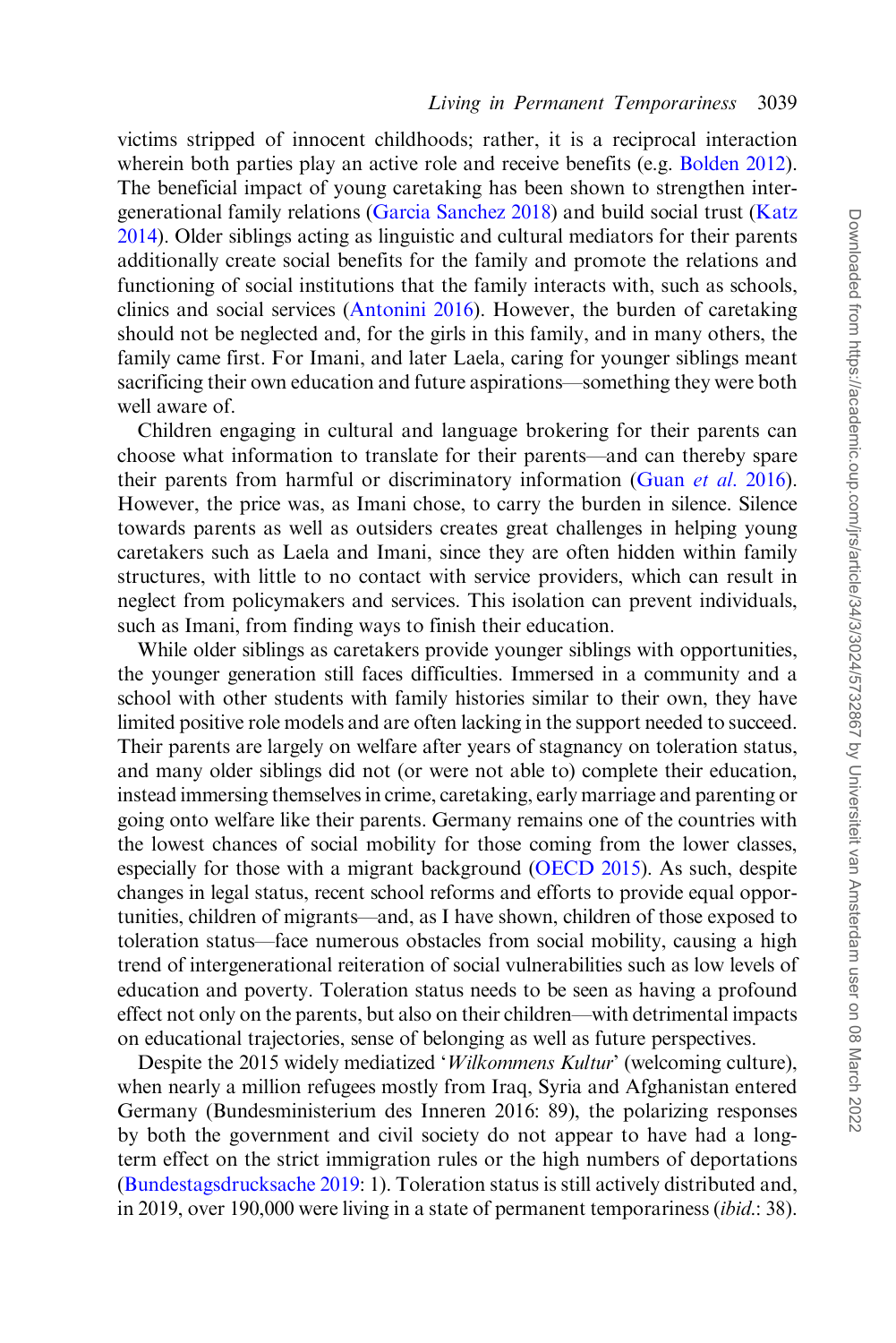Thankfully, toleration status has undergone some policy changes, such as the possibility of studying and the distribution of work permits [\(Handbook](#page-19-0) [Germany 2019](#page-19-0)) as well as shortening the amount of time prior to being able to apply for permanent residency—especially for young people and their families [\(AufenthG 2015\)](#page-18-0). However, all these possibilities for (early) residency are dependent upon the stipulation of proving successful integration (e.g. successful education/work/appropriate social conduct) *(ibid.)*. For young families, the pressure to apply is dependent particularly on the children's success in their integration efforts. As I have shown, constant threats of deportation and a state of permanent temporariness can impede successful integration in the short and long term—not just for the parents, but also for the children. The crux lies in the chronic forms of displacement as they create

the existential experience of existing in a contemporary situation in which external forces or pressures make the future seem impossible to navigate, and the present unable to be aligned with an aspired to or projected future [\(Ramsay 2019:](#page-20-0) 16).

For this reason, the multigenerational impact of toleration status, and living in permanent temporariness, requires further exploration. Such attention could provide new insights into how children of asylum seekers situate their present and future perspectives in the host country.

#### Acknowledgements

I would like to thank AshleyWitcher, Lidewyde Berckmoes and Ria Reis for their insightful feedback throughout the writing process. Furthermore, I would like to thank the anonymous reviewers for their constructive suggestions. Research was undertaken between September 2013 and January 2015 over a total of 19 months. Return visits were conducted in May 2015 and January 2019. This article was written intermittently between February 2017 and December 2019. This research received no specific grant from any funding agency in the public commercial or not-for-profit sectors.

- 1. All names and other identifying details have been changed or omitted to protect the identity of the family.
- 2. The story of the Al Tahan family is drawn from my larger PhD research project, which focuses on the process impacting the intergenerational reiteration and resistance of social vulnerabilities, such as low levels of education, poverty and marginalization among children of migrants in Berlin-Neukölln. While the effects of toleration status were not an initial focus of the research, its significance became increasingly clear during conversations with the families.
- 3. [Kublitz \(2016\)](#page-19-0) provides a very relevant and interesting discussion of the generational shifts of Palestinians in Danish Camps. She argues that the shift has been from revolutionaries to Muslims.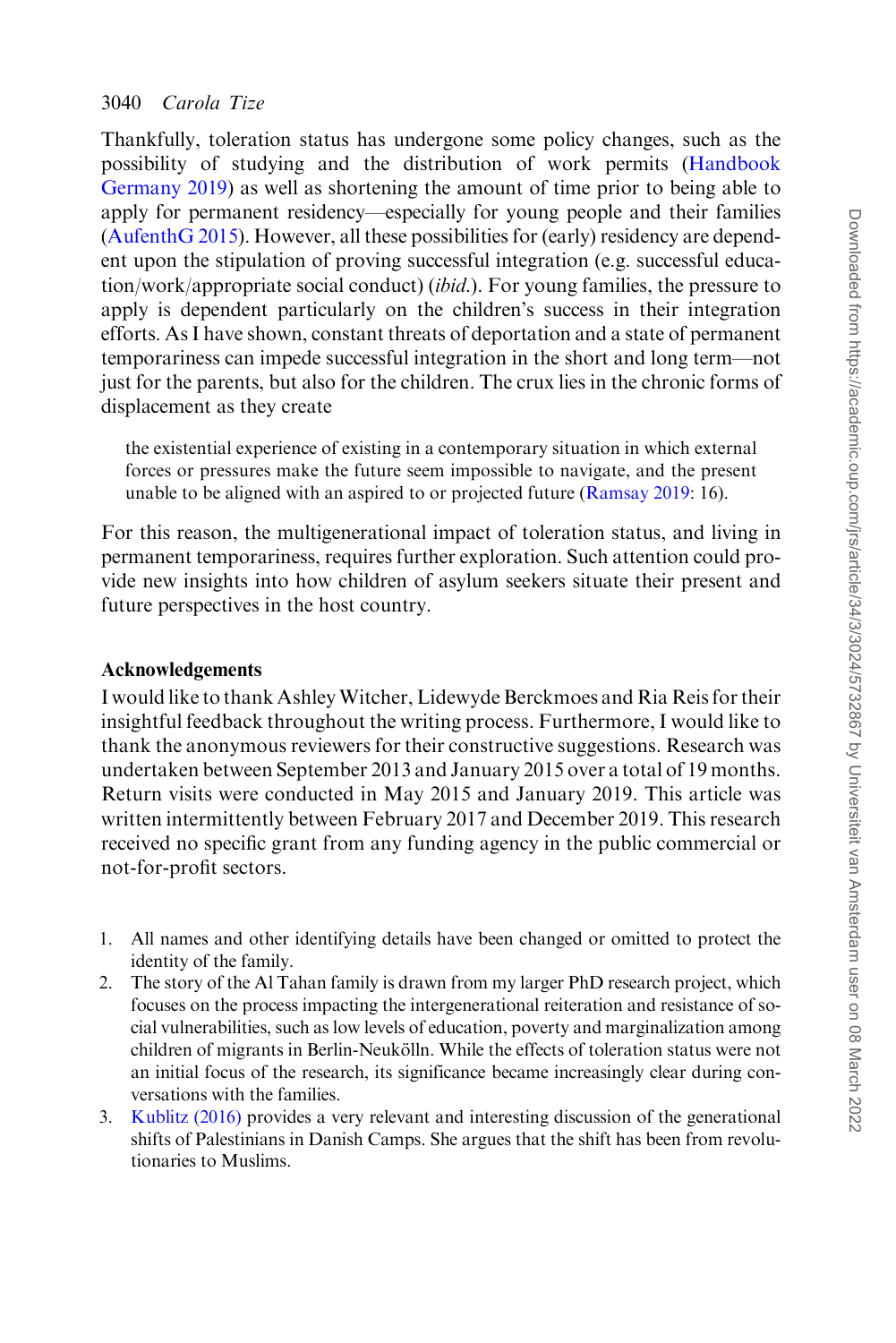- <span id="page-18-0"></span>ABREGO, L. J. and LAKHANI, S. M. (2015) 'Incomplete Inclusion: Legal Violence and Immigrants in Liminal Legal Statuses'. Law & Policy 37(4): 265–293.
- ALLAN, D. (2014) Refugees of the Revolution: Experiences of Palestinians in Exile. Stanford: Stanford University Press.
- ANTONINI, R. (2016) 'Caught in the Middle: CHILD Language Brokering as a Form of Unrecognised Language Service'. Journal of Multilingual and Multicultural Development 37(7): 710–725.
- AUFENTHG (2015) 25a Aufenthaltsgewährung bei gut integrierten Jugendlichen und Heranwachsenden, Aufenthaltsgesetz,<https://dejure.org/gesetze/AufenthG/25a.html> (accessed July 2019).
- BAILEY,A. J.,WRIGHT,R.A.,MOUNTZ,A.andMIYARES, I.M.(2002)'(Re)Producing Salvadoran Transnational Geographies'. Annals of the Association of American Geographers 92(1): 125–144.
- BAMF (2019) Aktuelle Zahlen: Juni 2019, [http://www.bamf.de/SharedDocs/Anlagen/DE/](http://www.bamf.de/SharedDocs/Anlagen/DE/Downloads/Infothek/Statistik/Asyl/aktuelle-zahlen-zu-asyl-juni-2019.pdf?__blob=publicationFile) Downloads/Infothek/Statistik/Asyl/aktuelle-zahlen-zu-asyl-juni-2019.pdf? blob=[publicationFile](http://www.bamf.de/SharedDocs/Anlagen/DE/Downloads/Infothek/Statistik/Asyl/aktuelle-zahlen-zu-asyl-juni-2019.pdf?__blob=publicationFile) (accessed July 2019).
- BERCKMOES, L. H. (in press) 'In the Aftermath of Atrocities: Research on the Intergenerational Transmission of Trauma and Violence'. In Hola, B., Nyseth, H. and Weerdestein, M. (eds) Oxford Handbook on Atrocity Crimes. Oxford: Oxford University Press.
- BIEHL, J. (2005) Vita: Life in a Zone of Social Abandonment. Berkeley: University of California Press.
- BOCK, J. J. and MACDONALD, S. (2019) 'Introduction'. In Bock, J.-J. and Macdonald, S. (eds) Refugees Welcome? Making, Experiencing and Managing Difference in a Changing Germany. Oxford: Berghahn Books, pp. 1–38.
- BOLDEN, G. (2012) 'Across Languages and Cultures: Brokering Problems of Understanding in Conversational Repair'. Language in Society 41(1): 97–121.
- BOSSWICK, W. (2000) 'Development of Asylum Policy in Germany'. Journal of Refugee Studies 13(1): 43–60.
- BUNDESTAGSDRUCKSACHE (2019) 'Antwort der Bundesregierung': Abschiebungen und Ausreisen im ersten Halbjahr 2019 (19/12240), pp. 1–68, [http://docs.dpaq.de/14814-cpt-bericht.](http://docs.dpaq.de/14814-cpt-bericht.pdf ) [pdf](http://docs.dpaq.de/14814-cpt-bericht.pdf ) (accessed November 2019).
- BUNDESAMT DES INNEREN (2016) Migrationsbericht 2015. Berlin: Bundesamt für Migration und Flüchtlinge, [https://www.bmi.bund.de/SharedDocs/downloads/DE/publikationen/themen/migra](https://www.bmi.bund.de/SharedDocs/downloads/DE/publikationen/themen/migration/migrationsbericht-2015.pdf;jsessionid=D35619E943CC4E78901C8B2621D45FD5.1_cid295?__blob=publicationFile&hx0026;v=5) [tion/migrationsbericht-2015.pdf;jsessionid](https://www.bmi.bund.de/SharedDocs/downloads/DE/publikationen/themen/migration/migrationsbericht-2015.pdf;jsessionid=D35619E943CC4E78901C8B2621D45FD5.1_cid295?__blob=publicationFile&hx0026;v=5)=[D35619E943CC4E78901C8B2621D45FD5.1\\_cid295](https://www.bmi.bund.de/SharedDocs/downloads/DE/publikationen/themen/migration/migrationsbericht-2015.pdf;jsessionid=D35619E943CC4E78901C8B2621D45FD5.1_cid295?__blob=publicationFile&hx0026;v=5) ? blob=[publicationFile&v](https://www.bmi.bund.de/SharedDocs/downloads/DE/publikationen/themen/migration/migrationsbericht-2015.pdf;jsessionid=D35619E943CC4E78901C8B2621D45FD5.1_cid295?__blob=publicationFile&hx0026;v=5)=[5](https://www.bmi.bund.de/SharedDocs/downloads/DE/publikationen/themen/migration/migrationsbericht-2015.pdf;jsessionid=D35619E943CC4E78901C8B2621D45FD5.1_cid295?__blob=publicationFile&hx0026;v=5) (accessed November 2019).
- CASTENADA, H. (2010) 'Deportation Deferred: Illegality, Visibility & Recognition in Contemporary Germany'. In De Genova, N. and Peutz, N. (eds) The Deportation Regime: Sovereignty, Space, and the Freedom of Movement. Durham: Duke University Press.
- DENOV, M., FENNIG, M., RABIAU, M. A. and SHEVELL, M. C. (2019) 'Intergenerational Resilience in Families Affected by War, Displacement, and Migration: "It Runs in the Family"'. Journal of Family Social Work 22(1): 17–45.
- DER SPIEGEL (2006) 'Notruf der Rütli-Schule: Weil sie die Gewalt an ihrer Schule nicht mehr in den Griff bekam, schickte die Rektorin der Berliner Rütli-Hauptschule diesen dramatischen Hilferuf an den Senat', Der Spiegel, 30 March, [https://www.spiegel.de/lebenundlernen/schule/dokumentiert](https://www.spiegel.de/lebenundlernen/schule/dokumentiert-notruf-der-ruetli-schule-a-408803.html)[notruf-der-ruetli-schule-a-408803.html](https://www.spiegel.de/lebenundlernen/schule/dokumentiert-notruf-der-ruetli-schule-a-408803.html) (accessed July 2019).
- DIMOVA, R. (2006) From Protection to Ordeal: Duldung Status and Bosnians in Berlin. Max Planck Institute for Social Anthropology, Working Papers, 87, [https://www.eth.mpg.de/pubs/wps/pdf/](https://www.eth.mpg.de/pubs/wps/pdf/mpi-eth-working-paper-0087) [mpi-eth-working-paper-0087](https://www.eth.mpg.de/pubs/wps/pdf/mpi-eth-working-paper-0087) (accessed February 2017).
- EKSNER, H. J. (2013) 'Revisiting the "Ghetto"' in the New Berlin Republic: Immigrant Youths, Territorial Stigmatisation and the Devaluation of Local Educational Capital, 1999–2010'. Social Anthropology 21(3): 336–355.
- EKSNER, H. J. (2014) 'Thrice Tied Tales: Germany, Israel, and German Muslim Youth'. In Glöckner, O. and Fireberg, H. (eds) Being Jewish in 21st Century Germany. Berlin: De Gruyter, pp. 1–15.
- ELLERMAN, A. (2009) States against Migrants: Deportation in Germany and the United States. Cambridge: Cambridge University Press.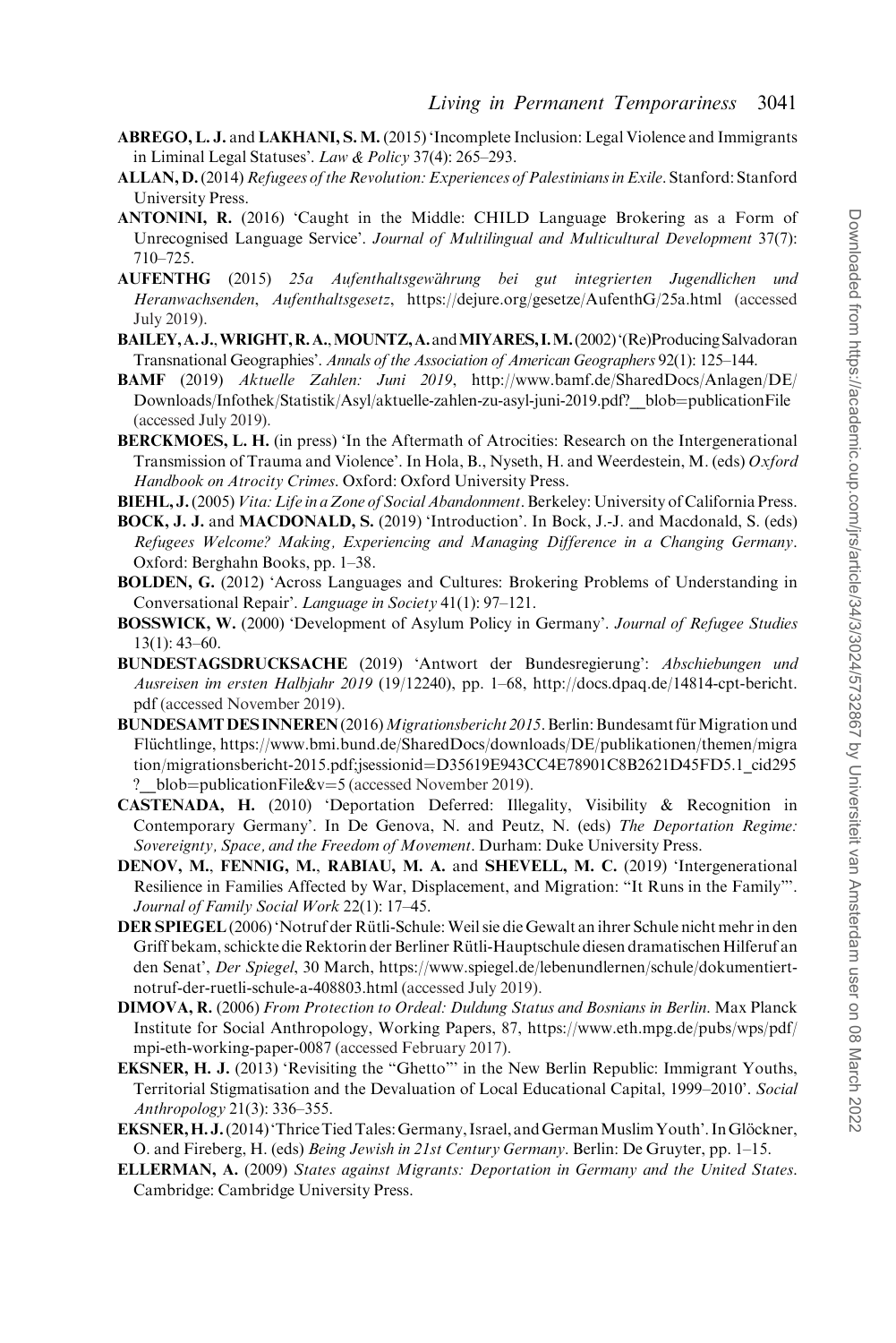- <span id="page-19-0"></span>FASSIN, D., LE MARCIS, F. and LETHATA, T. (2008) 'Life & Times of Magda A'. Current Anthropology 49(2): 225–246.
- FAZEL, M., REED, R. V., PANTER-BRICK, C. and STEIN, A. (2012) 'Mental Health of Displaced and Refugee Children Resettled in High-income Countries: Risk and Protective Factors'. The Lancet 379(9812): 266–282.
- FELDMAN, I. (2015) 'Looking for Humanitarian Purpose: Endurance and the Value of Lives in a Palestinian Refugee Camp'. Public Culture 27(3 77): 427–447.
- GARCIA SANCHEZ, I. M. (2018) 'Children as Interactional Brokers of Care'. The Annual Review of Anthropology 47: 167–184.
- GESTRING, N.(2011) 'Parallelgesellschaft, Ghettorisierung und Segregation-Muslime in Deutschen Städten'. In *Politik und Islam*. Wiesbaden: VS Verlag. pp. 168–190.
- GHADBAN, R. (2008) Die Libanon Flüchtlinge in Berlin: Zur Integration ethnischer Minderheiten. Berlin: Das Arabische Buch.
- GUAN,S. S. A.,NASH, A.andORELLANA,M. F.(2016)'Cultural and SocialProcesses ofLanguage Brokering among Arab, Asian, and Latin Immigrants'. Journal of Multilingual and Multicultural Development 37(2): 150–166.
- HAMPSHIRE, K., PORTER, G., KILPATRICK, K., KYEI, P., ADJALOO, M. and OPPONG, G. (2008) 'Liminal Spaces: Changing Inter-generational Relations among Long-term Liberian Refugees in Ghana'. Human Organization 67(1): 25–36.
- HANDBOOK GERMANY (2019) 'Tolerated Stay ("Duldung")', [https://handbookgermany.de/en/](https://handbookgermany.de/en/rights-laws/asylum/duldung.html) [rights-laws/asylum/duldung.html](https://handbookgermany.de/en/rights-laws/asylum/duldung.html) (accessed July 2019).
- HEYKEN, E. (2014) "Das ist ein Traum, der fast zwanzig Jahre dauert": Über die Suche nach individuellen Erinnerungsformen bosnisch- herzegowinischer Frauen und Männer in Berlin zum Umgang mit den Erfahrungen von Krieg, Flucht und Unsicherheit'. Südosteuropäische Hefte 1: 78–91.
- KATZ, V. (2014) Kids in the Middle: How Children of Immigrants Negotiate Community Interactions for Their Families. New Brunswick: Rutgers University Press.
- KUBLITZ, A. (2016) 'From Revolutionaries to Muslims: Liminal Becomings across Palestinian Generations in Denmark'. International Journal of Middle East Studies 48(1): 67–86.
- KUBLITZ, A. (2015) 'The Ongoing Catastrophe: Erosion of Life in the Danish Camps'. Journal of Refugee Studies 29(2): 229–249.
- LABAN, C. J., KOMPROE, I. H., GERNAAT, H. and DE JONG, J. (2008) 'The Impact of a Long Asylum Procedure on Quality of Life, Disability and Physical Health in Iraqi Asylum Seekers in the Netherlands'. Social Psychiatry and Psychiatric Epidemiology 43(7): 507–515.
- LANDESKRIMINALAMT (2014) Jugenddelinquenz in Berlin: Jahresbericht 2014, Berlin, [https://](https://www.berlin.de/polizei/verschiedenes/polizeiliche-kriminalstatistik/) [www.berlin.de/polizei/verschiedenes/polizeiliche-kriminalstatistik/](https://www.berlin.de/polizei/verschiedenes/polizeiliche-kriminalstatistik/) (accessed May 2019).
- MALKKI, L. H. (1996) 'Speechless Emissaries: Refugees, Humanitarianism, and Dehistoricization'. Cultural Anthropology 11(3): 377–404.
- MANDEL, R. (2008) Cosmopolitan Anxieties: Turkish Challenges to Citizenship and Belonging. Durham: Duke University Press.
- MARKS, A., PATTON, F. and COYNE, L. W. (2011) 'Acculturation Related Conflict across Generations in Immigrant Families'. In Chuang, S. S. and Moreno, R. P. (eds) Immigrant Children: Change, Adaptation, and Cultural Transformation. Plymouth: Lexington Books, pp. 255–270.
- **OECD** (2015) Ländernotiz: Bildung auf Einen Blick- Deutschland, [https://www.oecd.org/germany/](https://www.oecd.org/germany/Education-at-a-glance-2015-Germany-in-German.pdf) [Education-at-a-glance-2015-Germany-in-German.pdf](https://www.oecd.org/germany/Education-at-a-glance-2015-Germany-in-German.pdf) (accessed July 2019).
- ORELLANA, M. (2009) Translating Childhoods: Immigrant Youth, Language and Culture. New Brunswick: Rutgers University Press.
- POVINELLI, E. (2011) Economies of Abandonment: Social Belonging and Endurance in Late Liberalism. Durham: Duke University Press.
- PRANTL, H. (1993) 'Hysterie und Hilflosigkeit Chronik der Asyldebatte seit der deutschen Einheit'. In Blanke, B. (ed.) Zuwanderung und Asyl in der Konkurrenzgesellschaft. Wiesbaden: VS Verlag für Sozialwissenschaften, pp. 301–337.